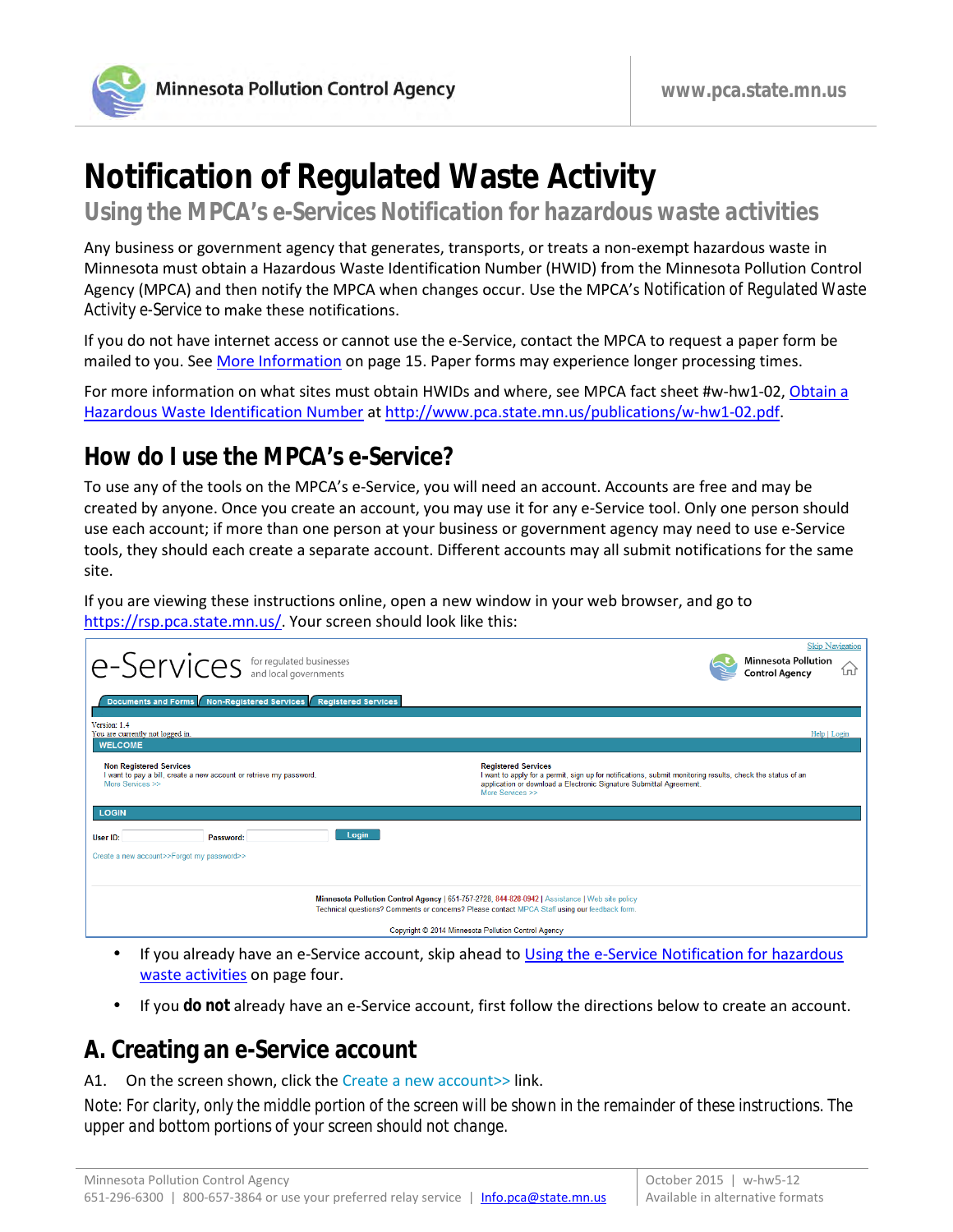|                                                                                                                    | <b>CREATE USER ID</b>                                                                                          |
|--------------------------------------------------------------------------------------------------------------------|----------------------------------------------------------------------------------------------------------------|
| - Create User ID                                                                                                   |                                                                                                                |
| 2 - Choose Password                                                                                                | Type a user ID between 8 and 40 alphanumeric characters. Do not use punctuation, spaces or special characters, |
| - Add Contact Info                                                                                                 |                                                                                                                |
| - Setup Challenge<br>4<br>Questions                                                                                | User ID:                                                                                                       |
| <b>Create Electronic</b><br>Signature PIN                                                                          | <b>Clear</b><br><b>Continue</b>                                                                                |
| - Add Facilities<br>6                                                                                              |                                                                                                                |
| <b>Please Note</b><br>You may click on a<br>previously visited page<br>(above) to navigate back to<br>that screen. |                                                                                                                |

- A2. Type in the **User ID:** box to choose a username that will be easy for you to remember.
- A3. Click the **Continue** button. The middle portion of your screen should then look like this:

|                                                                                                                                          | <b>CHOOSE PASSWORD</b>                                                                                                                                                                                                 |  |  |  |  |  |
|------------------------------------------------------------------------------------------------------------------------------------------|------------------------------------------------------------------------------------------------------------------------------------------------------------------------------------------------------------------------|--|--|--|--|--|
| 1 - Create User ID<br>2 - Choose Password<br>3 - Add Contact Info                                                                        | Note: Passwords must be between 8 and 40 characters (inclusive), chosen from at least two of these groups: lowercase letters, uppercase letters, digits, and other characters (except space, quotes, <, >, &<br>and \) |  |  |  |  |  |
| Setup Challenge<br>Questions                                                                                                             | Passwords are case sensitive.                                                                                                                                                                                          |  |  |  |  |  |
| Create Electronic<br>Signature PIN                                                                                                       | <b>Retype User Password:</b><br><b>User Password:</b>                                                                                                                                                                  |  |  |  |  |  |
| 6 - Add Facilities<br><b>Please Note</b><br>You may click on a<br>previously visited page<br>(above) to navigate back to<br>that screen. | Clear<br>Con                                                                                                                                                                                                           |  |  |  |  |  |

- A4. Enter a password meeting the noted requirements in the **User Password:** box. Reenter the same password in the **Retype User Password:** box.
- A5. Click the **Continue** button. The middle portion of your screen should then look like this:

|                                                                                                                                                                                                                                                                                                         | <b>CONTACT INFORMATION</b>                                                                                                                                            |                                                                                                                                                                |           |                                       |       |
|---------------------------------------------------------------------------------------------------------------------------------------------------------------------------------------------------------------------------------------------------------------------------------------------------------|-----------------------------------------------------------------------------------------------------------------------------------------------------------------------|----------------------------------------------------------------------------------------------------------------------------------------------------------------|-----------|---------------------------------------|-------|
| 1 - Create User ID<br>2 - Choose Password<br>3 - Add Contact Info<br>4 - Setup Challenge<br>Questions<br>- Create Electronic<br>$\sqrt{5}$<br>Signature PIN<br>6 - Add Facilities<br><b>Please Note</b><br>You may click on a<br>previously visited page<br>(above) to navigate back to<br>that screen. | * First Name:<br><b>Middle Initial:</b><br>* Last Name:<br>Title:<br>* E-Mail Address:<br>* Confirm E-Mail:<br><b>Organization Name:</b><br><b>Organization Type:</b> | * Address Line 1:<br><b>Address Line 2:</b><br><b>Address Line 3:</b><br>* State/Country:<br>County:<br>* City:<br><b>Foreign State:</b><br>* ZIP/Postal Code: | Minnesota |                                       |       |
|                                                                                                                                                                                                                                                                                                         | <b>CONTACT NUMBERS</b><br>Note: At least one contact number is required.<br>You do not have any contact numbers. Click 'Add Contact Number' to add one.               |                                                                                                                                                                |           | <b>Add Contact Number</b><br>Continue | Clear |

- A6. Type in each box to enter the appropriate information. Boxes marked with an \*asterisk are required information. If the **\*State/Country:** is Minnesota, you must select a **County:** before selecting a **\*City:**.
- A7. Click the **Add Contact Number** button. The middle portion of your screen should then look like this:

|                                                                                                                    | ADD CONTACT NUMBER                                                  |                       |
|--------------------------------------------------------------------------------------------------------------------|---------------------------------------------------------------------|-----------------------|
| 1 - Create User ID                                                                                                 |                                                                     |                       |
| 2 - Choose Password                                                                                                | Note: Contact number must be entered without dashes. Ex: 6092922082 |                       |
| 3 - Add Contact Info                                                                                               | *Contact # Type:                                                    |                       |
| 4 - Add Contact                                                                                                    | *Contact Number:                                                    |                       |
| Number                                                                                                             | <b>Extension:</b>                                                   |                       |
| Setup Challenge<br>$5 -$<br>Questions                                                                              | <b>Comments:</b>                                                    |                       |
| 6 - Create Electronic<br>Signature PIN                                                                             | <b>CONTRACTOR</b>                                                   |                       |
| - Add Facilities                                                                                                   |                                                                     |                       |
| <b>Please Note</b><br>You may click on a<br>previously visited page<br>(above) to navigate back to<br>that screen. | * Required                                                          |                       |
|                                                                                                                    |                                                                     | Cancel<br><b>Save</b> |

A8. Select the type of telephone number in the **\*Contact # Type:** pulldown box.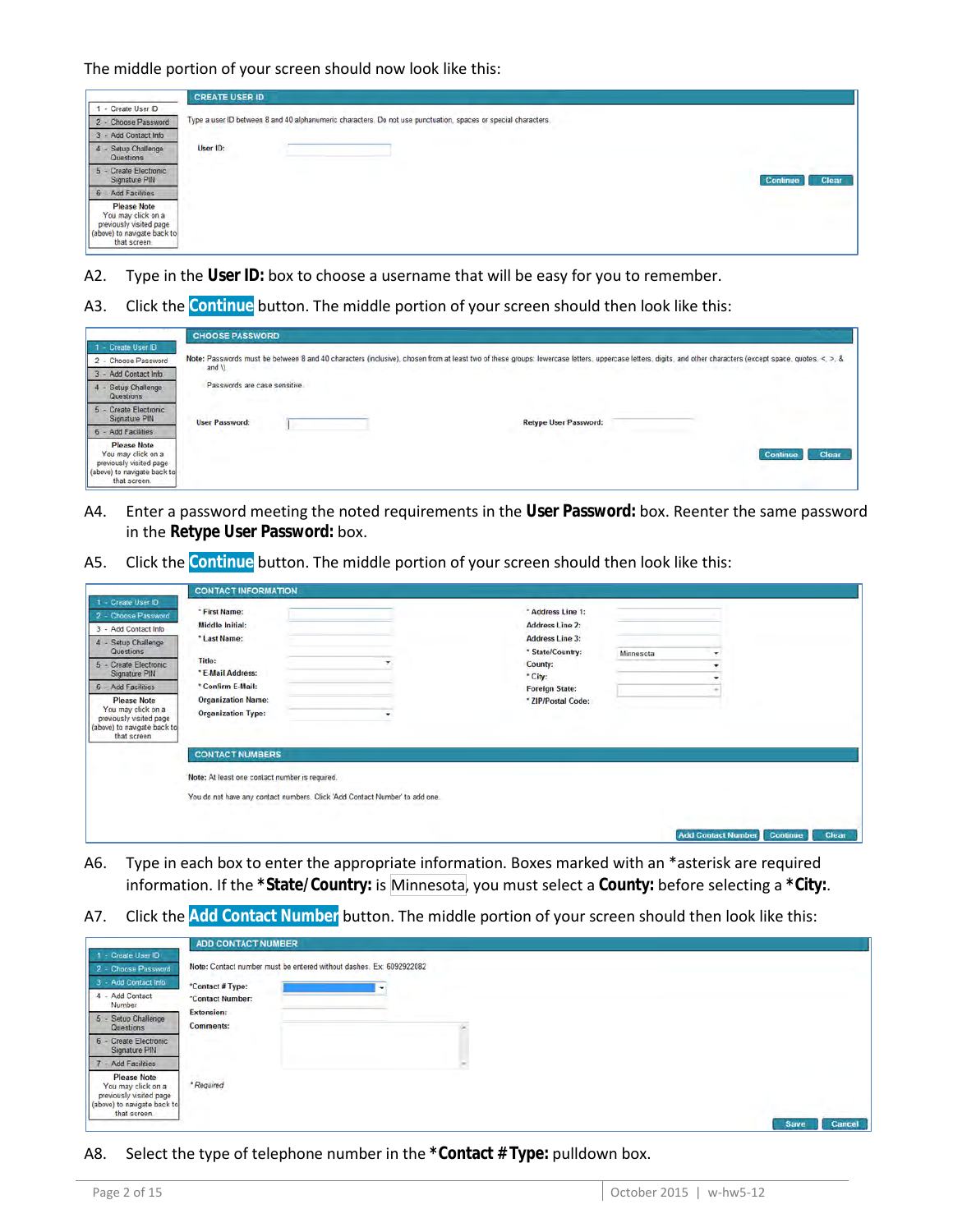- A9. Type in each following box to enter the appropriate information.
- A10. Click the **Save** button. Repeat steps A7-A10 for each contact telephone number you would like to add. Then click the **Continue** button. Afterward, the middle portion of your screen should look like this:

|                                                                        | <b>CHALLENGE/RESPONSE QUESTIONS</b>                                                                                                      |
|------------------------------------------------------------------------|------------------------------------------------------------------------------------------------------------------------------------------|
| 1 - Create User ID                                                     |                                                                                                                                          |
| 2 - Choose Password                                                    | Select a question and type an answer for five different security questions. Answers cannot be duplicated. Answers are NOT case sensitive |
| 3 - Add Contact Info                                                   | * Question 1:                                                                                                                            |
| 4 - Setup Challenge<br>Questions                                       | $\check{}$<br>* Question 2:                                                                                                              |
| 5 - Create Electronic<br>Signature PIN                                 | $\overline{\phantom{a}}$                                                                                                                 |
| 6 - Add Facilities                                                     | * Question 3:<br>▼                                                                                                                       |
| <b>Please Note</b><br>You may click on a                               | * Question 4:                                                                                                                            |
| previously visited page<br>(above) to navigate back to<br>that screen. | $\tilde{\phantom{a}}$<br>* Question 5:<br>٠                                                                                              |
|                                                                        | * Required                                                                                                                               |
|                                                                        | <b>Continue</b>                                                                                                                          |

- A11. Select a challenge question in the first **Question:** pulldown box. Type your chosen answer in the following response box.
- A12. Repeat step A11 for each of the remaining four challenge questions.
- A13. Click the **Continue** button. The middle portion of your screen should then look like this:

| Note: The Certification PIN must be between 8 and 40 characters (inclusive), chosen from at least two of these groups: lowercase letters, uppercase letters, digits, and other characters (except space, quotes, |
|------------------------------------------------------------------------------------------------------------------------------------------------------------------------------------------------------------------|
|                                                                                                                                                                                                                  |
|                                                                                                                                                                                                                  |
|                                                                                                                                                                                                                  |
|                                                                                                                                                                                                                  |
| <b>Clear</b><br><b>Continue</b>                                                                                                                                                                                  |
|                                                                                                                                                                                                                  |
|                                                                                                                                                                                                                  |

- A14. Enter a certification personal identification number (PIN) meeting the noted requirements in the **Certification PIN:** box. Reenter the same certification PIN in the **Certification PIN:** box.
- A15. Click the **Continue** button. The middle portion of your screen should then look like this:

|                                                                                                                                            | <b>FACILITY SEARCH</b>                                                                                                                                                          |                                                                     |                                                                                                                                                                                                                                                                                                                                                                                                                                                                                                                                    |  |                      |               |                       |                        |
|--------------------------------------------------------------------------------------------------------------------------------------------|---------------------------------------------------------------------------------------------------------------------------------------------------------------------------------|---------------------------------------------------------------------|------------------------------------------------------------------------------------------------------------------------------------------------------------------------------------------------------------------------------------------------------------------------------------------------------------------------------------------------------------------------------------------------------------------------------------------------------------------------------------------------------------------------------------|--|----------------------|---------------|-----------------------|------------------------|
| 1 - Create User ID<br>2 - Choose Password                                                                                                  | Some services require that you have an associated facility before the service can be used. For example,<br>Air, Tank, eDMR, SSTS, and some Feedlot services require a facility. |                                                                     |                                                                                                                                                                                                                                                                                                                                                                                                                                                                                                                                    |  |                      |               |                       |                        |
| 3 - Add Contact Info<br>4 - Setup Challenge<br>Questions                                                                                   | If you are creating an account and don't know if you need an associated facility, click Complete Setup.<br>You can add a facility later if you need it.                         |                                                                     |                                                                                                                                                                                                                                                                                                                                                                                                                                                                                                                                    |  |                      |               |                       |                        |
| 5 - Create Electronic<br><b>Signature PIN</b><br>6 - Add Facilities<br><b>Please Note</b><br>You may click on a<br>previously visited page |                                                                                                                                                                                 | facilities whose names begin with "Car", such as "Carpet Cleaning". | To search for a facility, enter any information about the facility you are looking for and click Search.<br>. In text boxes, you can enter partial values followed by an asterisk(*) to search for all records that<br>begin with that value. For example, entering "Car*" in the Facility Name field would return all<br>. The Alternate/Historic Name field searches previous or secondary IDs of the facility. To refine your<br>search, select an option from the Facility User Group list in combination with entering an ID. |  |                      |               |                       |                        |
| (above) to navigate back to<br>that screen.                                                                                                | Examples include an 8-digit "Air Permit Number" or "Wastewater Permit Number".<br>You must enter in at least one field before clicking the Search button.                       |                                                                     |                                                                                                                                                                                                                                                                                                                                                                                                                                                                                                                                    |  |                      |               |                       |                        |
|                                                                                                                                            |                                                                                                                                                                                 |                                                                     |                                                                                                                                                                                                                                                                                                                                                                                                                                                                                                                                    |  |                      |               |                       |                        |
|                                                                                                                                            | <b>Facility ID:</b>                                                                                                                                                             |                                                                     |                                                                                                                                                                                                                                                                                                                                                                                                                                                                                                                                    |  | <b>Address:</b>      |               |                       |                        |
|                                                                                                                                            | <b>Facility Name:</b>                                                                                                                                                           |                                                                     |                                                                                                                                                                                                                                                                                                                                                                                                                                                                                                                                    |  | County:              |               |                       |                        |
|                                                                                                                                            | <b>Alternate/Historic</b>                                                                                                                                                       |                                                                     |                                                                                                                                                                                                                                                                                                                                                                                                                                                                                                                                    |  | <b>Municipality:</b> |               |                       |                        |
|                                                                                                                                            | Name/ID:                                                                                                                                                                        |                                                                     |                                                                                                                                                                                                                                                                                                                                                                                                                                                                                                                                    |  | ZIP:                 |               |                       |                        |
|                                                                                                                                            | <b>Facility Type:</b>                                                                                                                                                           |                                                                     |                                                                                                                                                                                                                                                                                                                                                                                                                                                                                                                                    |  |                      |               |                       |                        |
|                                                                                                                                            | <b>Facility User Group:</b>                                                                                                                                                     |                                                                     |                                                                                                                                                                                                                                                                                                                                                                                                                                                                                                                                    |  |                      |               |                       |                        |
|                                                                                                                                            |                                                                                                                                                                                 |                                                                     |                                                                                                                                                                                                                                                                                                                                                                                                                                                                                                                                    |  |                      | <b>Search</b> | <b>Complete Setup</b> | <b>View Facilities</b> |

- A16. To use the e-Services Notification of hazardous waste activity, you do not need to add a facility. Click the **Complete Setup** button.
- A17. Continue with the instructions fo[r Using the e-Service Notification](#page-3-0) on page four.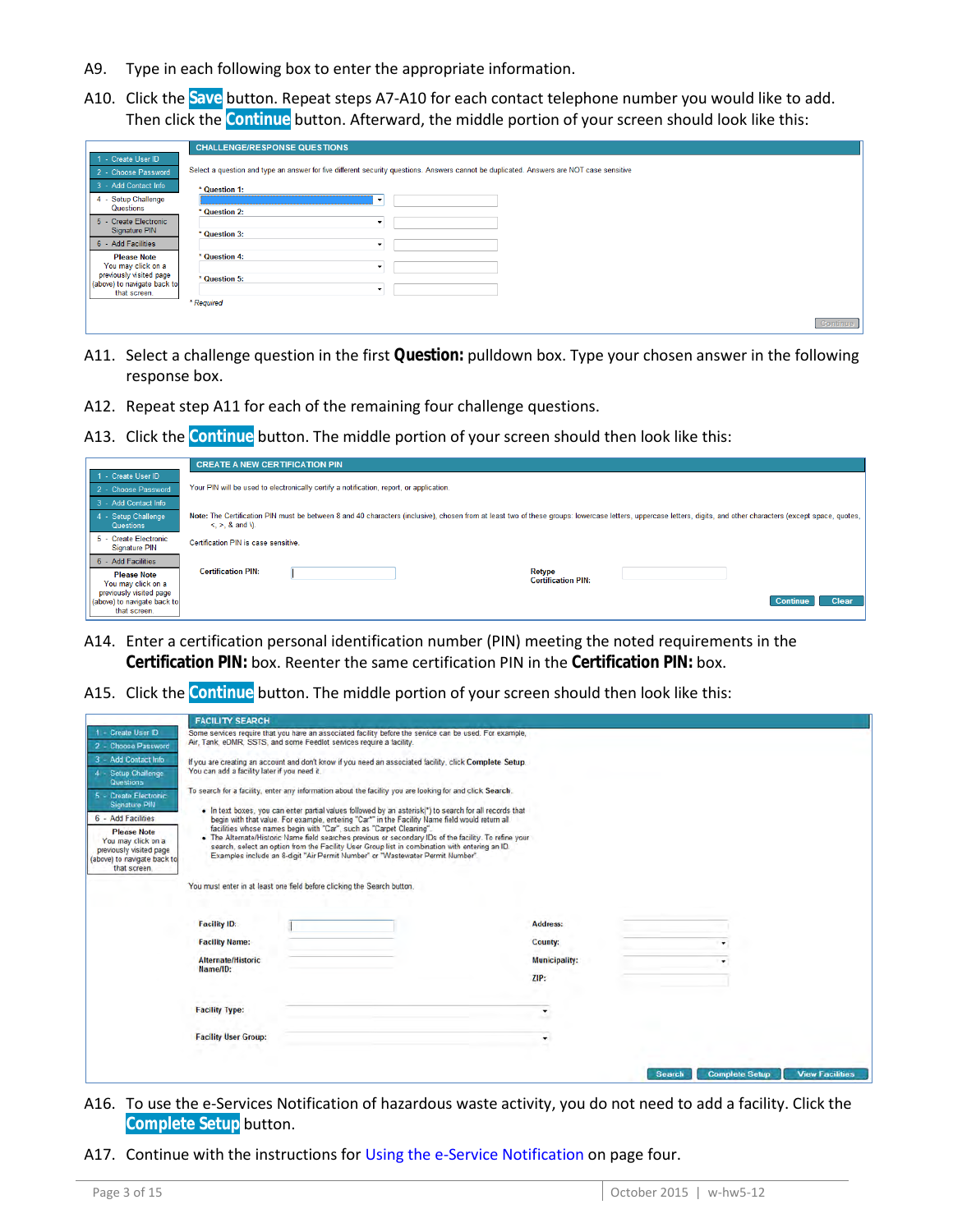### <span id="page-3-0"></span>**B. Using the e-Service Notification for hazardous waste activities**

B1. If you are viewing these instructions online, open a new window in your web browser, and go to [https://rsp.pca.state.mn.us/.](https://rsp.pca.state.mn.us/) Your screen should look like this:

| e-Services for regulated businesses                                                                                                                                                             | <b>Skip Navigation</b><br><b>Minnesota Pollution</b><br><b>Control Agency</b><br>íпì                                                                                                                                                |  |  |  |  |  |
|-------------------------------------------------------------------------------------------------------------------------------------------------------------------------------------------------|-------------------------------------------------------------------------------------------------------------------------------------------------------------------------------------------------------------------------------------|--|--|--|--|--|
| Documents and Forms Non-Registered Services Registered Services<br>Version: 1.4<br>You are currently not logged in.<br><b>WELCOME</b>                                                           | Help   Login                                                                                                                                                                                                                        |  |  |  |  |  |
| <b>Non Registered Services</b><br>I want to pay a bill, create a new account or retrieve my password.<br>More Services >>                                                                       | <b>Registered Services</b><br>I want to apply for a permit, sign up for notifications, submit monitoring results, check the status of an<br>application or download a Electronic Signature Submittal Agreement.<br>More Services >> |  |  |  |  |  |
| <b>LOGIN</b>                                                                                                                                                                                    |                                                                                                                                                                                                                                     |  |  |  |  |  |
| Login<br>User ID:<br>Password:                                                                                                                                                                  |                                                                                                                                                                                                                                     |  |  |  |  |  |
| Create a new account>>Forgot my password>>                                                                                                                                                      |                                                                                                                                                                                                                                     |  |  |  |  |  |
|                                                                                                                                                                                                 |                                                                                                                                                                                                                                     |  |  |  |  |  |
| Minnesota Pollution Control Agency   651-757-2728, 844-828-0942   Assistance   Web site policy<br>Technical questions? Comments or concerns? Please contact MPCA Staff using our feedback form. |                                                                                                                                                                                                                                     |  |  |  |  |  |
|                                                                                                                                                                                                 | Copyright © 2014 Minnesota Pollution Control Agency                                                                                                                                                                                 |  |  |  |  |  |

- B2. Type your username and password in the **User ID:** and **Password:** boxes.
- B3. Click the **Login** button.

*Note: For clarity, only the middle portion of the screen will be shown in the remainder of these instructions. The upper and bottom portions of your screen should not change.*

The middle portion of your screen should now look like this:

| My Workspace Messages User Fronte Electronic Signature Documents and Forms                           |                                                                                    |                    |
|------------------------------------------------------------------------------------------------------|------------------------------------------------------------------------------------|--------------------|
| Versus: 14<br>Currently logged in<br><b>MY SERVICES</b>                                              |                                                                                    | <b>Field Lugar</b> |
| Please select the Services that you would like to appear on your Workspece and click the OK furture. |                                                                                    |                    |
| <b>Sarvices Requiring Facilities</b>                                                                 |                                                                                    |                    |
| Aboveground Storage Tanks<br>O :: Aboveground Storage Tank Resource Permit                           | Air<br>3 El Administrative Ameridanet Senior<br>D !": Individual Permit Revisuance |                    |
| <b>Water Quality</b><br>D ET Discharge Montuizeg Report                                              |                                                                                    |                    |
| Services NOT Requiring Facilities                                                                    |                                                                                    |                    |
| <b>Construction Stormwater</b><br>D ET Construction Stormupter General Permit Application            | <b>Hazardous Waste</b><br>D 21 Notification of Regulated Waste Activity            |                    |
|                                                                                                      | (5) [1] Hazardous Waste Generator License Application                              |                    |
| Solid Waste<br>(b) (1) Yard Waste Permit By Rule                                                     | Vessel Discharge<br>(A) (f) Vessel Discharge Permit                                |                    |
| Wastewater<br><b>DITI Sever Extension Permit Application.</b>                                        |                                                                                    |                    |
| Check All                                                                                            |                                                                                    | Council<br>$-1$ CK |

- B4. Ensure the **My Workspace** tab in the upper left of your screen is selected.
- B5. Click the checkbox in front of **Notification of Regulated Waste Activity**.
- B6. Click the **OK** button. The middle portion of your screen should then look like this:

| <b>Service Selection</b>                                                                                                                                                                                 | $\mathbb{R}$              |
|----------------------------------------------------------------------------------------------------------------------------------------------------------------------------------------------------------|---------------------------|
| Note: Access to this electronic service selection and submittal area is granted by selecting facilities using the poor multip. Some services are accessible without selecting facilities as shown below. |                           |
| Hazardous Waste<br>Nethelman of Regulated Waste Althely.                                                                                                                                                 |                           |
|                                                                                                                                                                                                          | <b>Configure Services</b> |
| <b>My Facilities</b>                                                                                                                                                                                     | $\epsilon$                |
| Note: You may add facilities by clicking the "Add Services/Facilities" button below.                                                                                                                     |                           |
| You do not have any facilities in your profile. You may add facilities by selecting the Add Facility button on the My Workspace screen                                                                   | <b>Add Facilities</b>     |

B7. Click the Notification of Regulated Waste Activity link.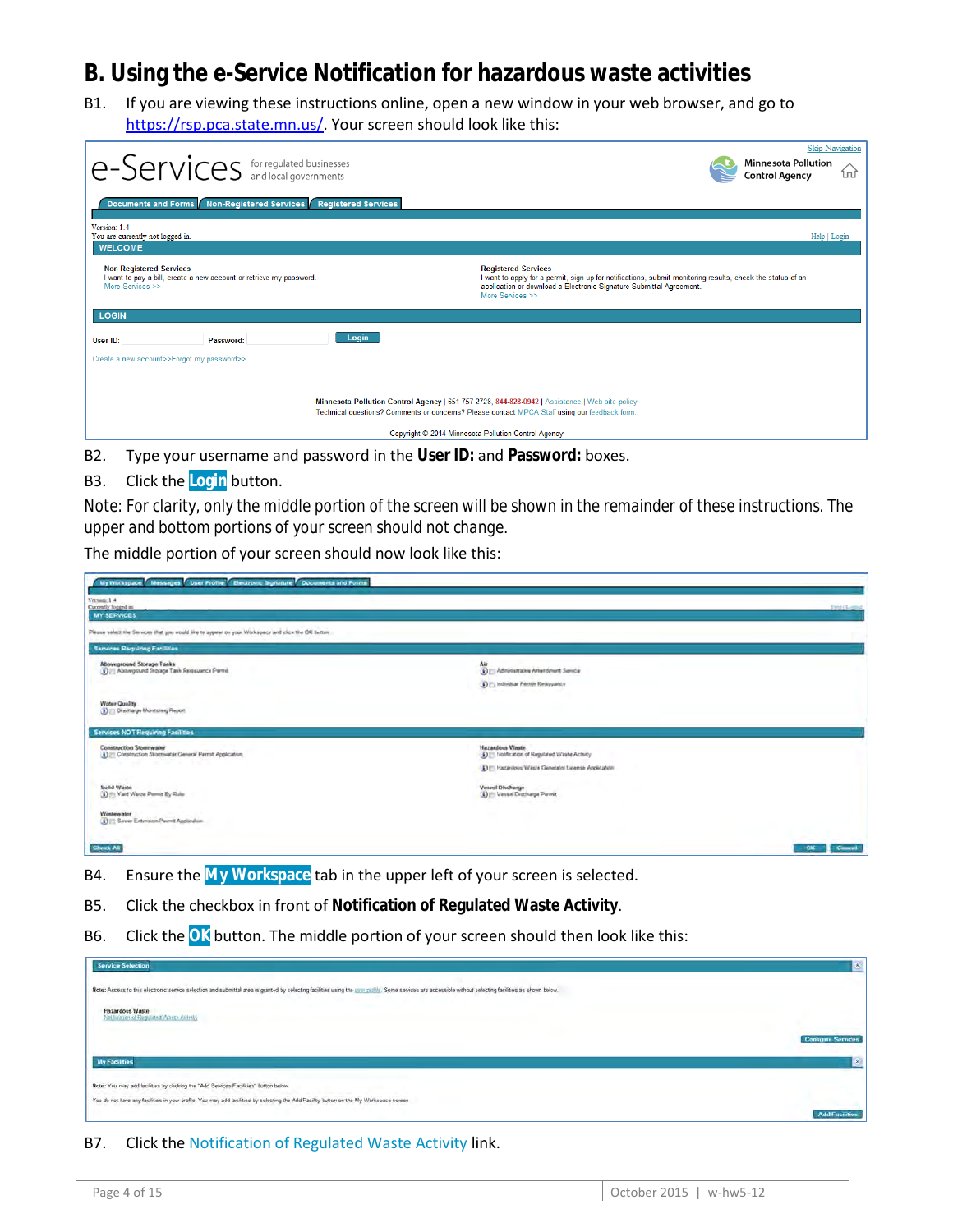

You may use the Notification of Regulated Waste Activity e-Service to:

- [Request a new HWID](#page-4-0)**.** Request an HWID for a site at which you have not previously performed any hazardous waste activities, even if someone else may have. Follow the directions for [Request a new](#page-4-0)  [HWID below](#page-4-0) on this page.
- [Modify an existing HWID.](#page-9-0) Update or correct information for a site you already obtained an HWID for, including adding new hazardous waste activities. Follow the directions for [Modify an existing HWID](#page-9-0) on page 10. Do not use this process if you are purchasing a site from another operator; use Request a new [HWID](#page-4-0) instead.
- [Inactivate an existing HWID.](#page-13-0) Inactivate your HWID when your site is sold, closes, or when you permanently stop generating non-exempt hazardous waste. Follow the directions for *Inactivate an* [existing HWID](#page-13-0) on page 14.

#### <span id="page-4-0"></span>**C. Request a new HWID**

- C1. Click the circle (called a radio button) in front of Initial.
- C2. Click the **Continue** button. The middle portion of your screen should then look like this:

|                                                                                                                                 | <b>PROPERTY INFORMATION</b>                                                                                                                                                                                                            |           |  |                                                                                                                                                                                                                                |          |  |  |
|---------------------------------------------------------------------------------------------------------------------------------|----------------------------------------------------------------------------------------------------------------------------------------------------------------------------------------------------------------------------------------|-----------|--|--------------------------------------------------------------------------------------------------------------------------------------------------------------------------------------------------------------------------------|----------|--|--|
| Served Type<br>Selection                                                                                                        | If you are applying for a new HV/ID, enter the location information for your facility and click Continue.                                                                                                                              |           |  |                                                                                                                                                                                                                                |          |  |  |
| $2 -$ Location<br>3 - Contacts                                                                                                  | If you are modifying your existing HWID, review your facility location information below. If it is connect, click Continue. If it is incorrect, stop the notification process and call us at 651-757-2118 or email us at his-l         |           |  |                                                                                                                                                                                                                                |          |  |  |
| 4 - Prevention<br>Opportunities.                                                                                                | To enter the latitude and longitude for a location, either type the coordinate values or click Map to find the coordinates on a map. After clicking Map, click the approximate center of the site and the latitude and longitu<br>Map. |           |  |                                                                                                                                                                                                                                |          |  |  |
| Regulated Waste<br><b>Activities</b>                                                                                            |                                                                                                                                                                                                                                        |           |  | To select a NAICS code, click an entry in the box. To select additional entries, hold down the Control (Ctri) key. Ensure you are using the most up-to-date NAICS code for your Besity by checking the U.S. Census Bureaus NAI |          |  |  |
| 6 - Certification<br>Please Note<br>You may click on a<br>previously wsited page<br>(above) to navigate back to<br>that screen. | 'Facility Name:<br>"Address Line 1:<br>Address Line 2:<br>Address Line 3:<br>*State:<br>*County:                                                                                                                                       | Minnesota |  | Tribal Lands:                                                                                                                                                                                                                  |          |  |  |
|                                                                                                                                 | *City:<br>"ZIP Code:<br>"Coordinate System:                                                                                                                                                                                            |           |  |                                                                                                                                                                                                                                |          |  |  |
|                                                                                                                                 | "Latitude:<br>"Longitude:                                                                                                                                                                                                              |           |  |                                                                                                                                                                                                                                |          |  |  |
|                                                                                                                                 | *Collection Method:<br>"Reference Point:                                                                                                                                                                                               |           |  |                                                                                                                                                                                                                                |          |  |  |
|                                                                                                                                 | Map                                                                                                                                                                                                                                    |           |  |                                                                                                                                                                                                                                |          |  |  |
|                                                                                                                                 | "NAICS: Select NAICS Code                                                                                                                                                                                                              |           |  |                                                                                                                                                                                                                                |          |  |  |
|                                                                                                                                 | * Required                                                                                                                                                                                                                             |           |  |                                                                                                                                                                                                                                | Contract |  |  |

- C3. Type in each box to enter the appropriate information. Boxes marked with an \*asterisk are required information.
- C4. To find and enter the **\*Coordinate System: \*Latitude:**, **\*Longitude:**, and **\*Collection Method:** of your site, click on the **Map** button. You should see a popup window that looks like this:

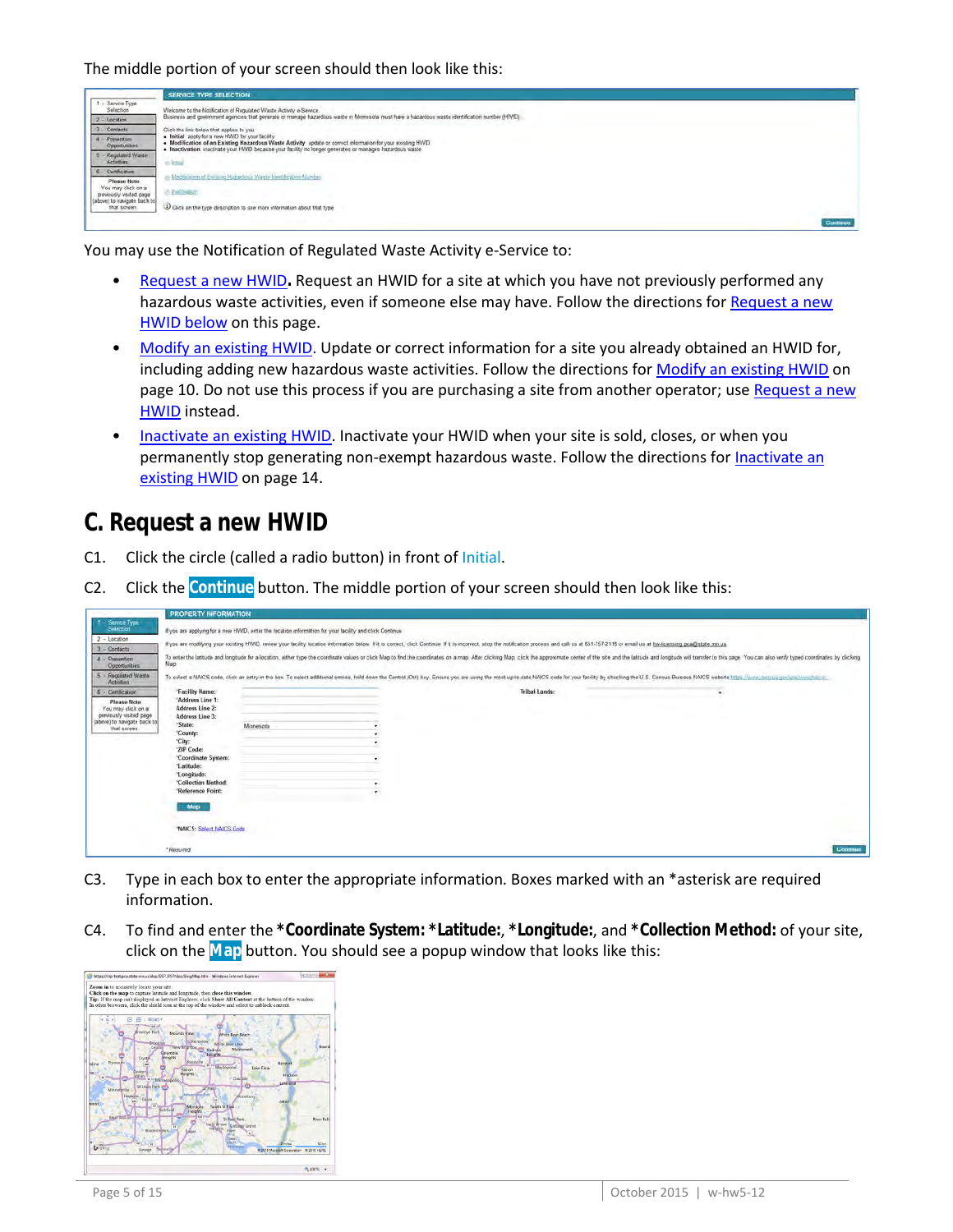- C5. Use the hand cursor and zoom magnifying glass to scroll and zoom in to your site's location. When you close the window, the location's coordinates will be automatically entered into your screen.
- C6. In the **\*Reference Point:** dropdown box, choose the closest part of your site you selected using the Map tool.
- C7. To find the North American Industrial Classification System (NAICS) code for your site, click Select NAICS Code. You should see a popup window that looks like this:

| <b>Edit NAICS</b>                                                                                                                                                                                                                                                                                                                                                                                                                                                                                                                                                                                                                                                                                                       |                                                                                    | ø |
|-------------------------------------------------------------------------------------------------------------------------------------------------------------------------------------------------------------------------------------------------------------------------------------------------------------------------------------------------------------------------------------------------------------------------------------------------------------------------------------------------------------------------------------------------------------------------------------------------------------------------------------------------------------------------------------------------------------------------|------------------------------------------------------------------------------------|---|
| Filter.                                                                                                                                                                                                                                                                                                                                                                                                                                                                                                                                                                                                                                                                                                                 |                                                                                    |   |
| <b>Available NAICS</b>                                                                                                                                                                                                                                                                                                                                                                                                                                                                                                                                                                                                                                                                                                  | <b>Included NAICS</b>                                                              |   |
| 11 - Agriculture, Forestry, Fishing and Hunting<br>111 - Crop Production<br>1111 - Oilseed and Grain Farming<br>11111 - Soybean Farming<br>111110 - Soybean Farming<br>11112 - Oltseed (except Soybean) Farming<br>111120 - Oliseed (axcept Scybean) Farming<br>11113 - Dry Pea and Bean Farning<br>111130 - Dry Pea and Bean Farming<br>11114 - Wheat Farming<br>111140 - Wheat Farming<br>11115 - Corn Farming<br>111150 - Corn Farming<br>11116 - Rice Farming<br>111160 - Rice Farming<br>11119 - Other Grain Farming<br>111191 - Oilsead and Grain Combination Farming<br>111199 - All Other Grain Farming<br>1112 - Vegetable and Maton Farming<br>11121 - Vegetsble and Melon Farming<br>111211 - Potato Farming | Include Selected<br>Remove Selected<br>Include All<br>Remove All<br>City<br>Cancel |   |

- C8. Enter keywords that describe your primary business operation at this site to find the most specific NAICS. You may need to try several different keywords or synonyms. When you find the NAICS entry that best describes the operations at this site, click the Include Selected button.
- C9. Click the **OK** button.
- C10. Click the **Continue** button. The middle portion of your screen should then look like this:

|                           | USPS ADDRESS VALIDATION     |
|---------------------------|-----------------------------|
| Current Location Address: |                             |
|                           |                             |
|                           | Posaible USPS Address Maler |
|                           |                             |
|                           |                             |
|                           |                             |

Your screen may also contain the text No valid USPS address found. You can continue by selecting the entered address below. If you do not receive mail delivered to this site address, this red text is normal. If you do receive mail delivered to this address and see this text, ensure that the address entered matches your U.S. Postal Service-assigned address.

C11. If the address is correct, click the checkbox in front of the address and then click the **Continue** button. If the address is incorrect, click the **Back** button and reenter the correct information in the preceding screen, then repeat step C10.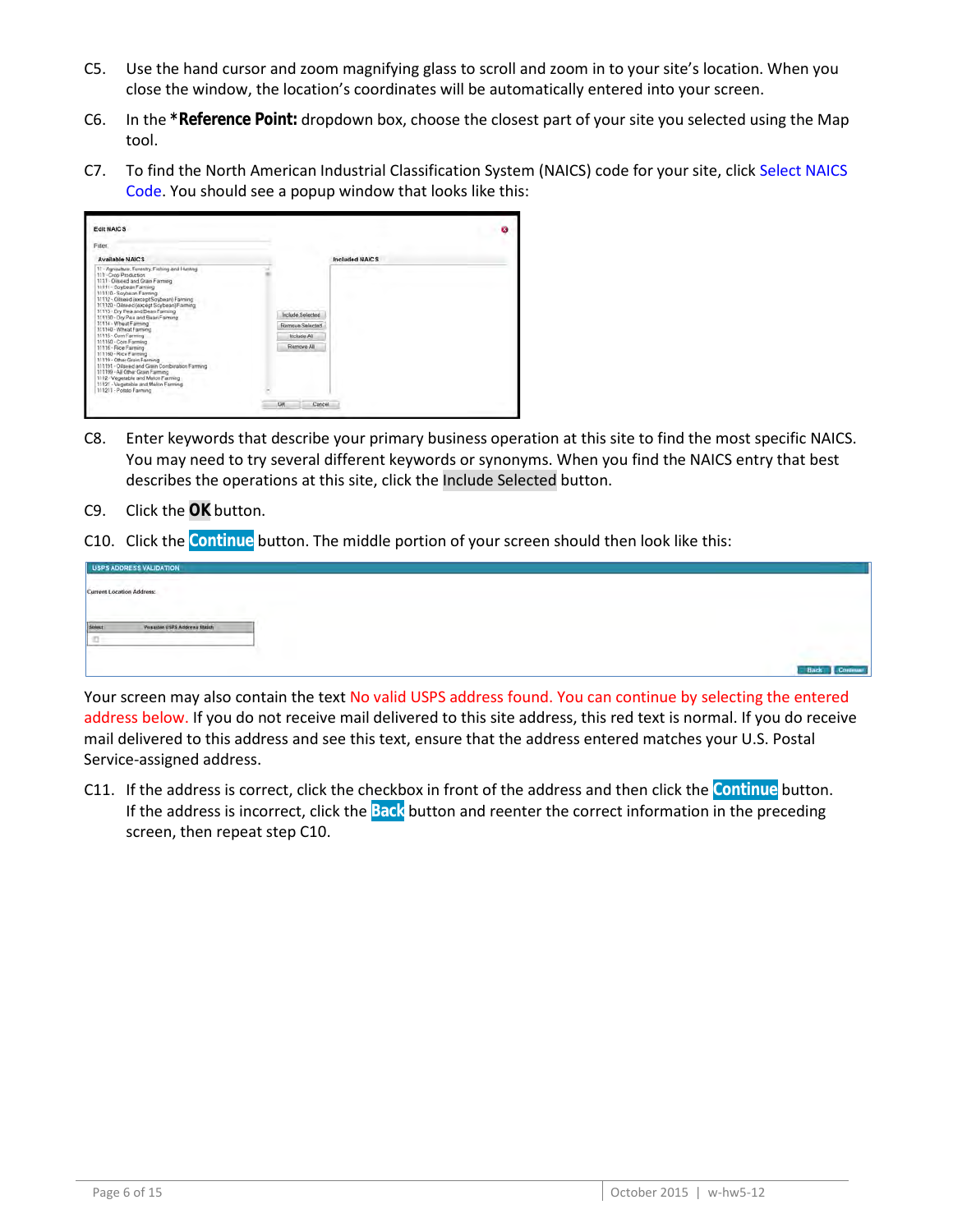|                                                                                                                                                                                                                          | <b>CONTACTS</b>                                                                                                                                                                                                  |                                                                                |           |                                                                                                                                                                                                                                                                                                                                                                                    |               |                                                                                                                                         |            |                                                                                                                                                                                                                                |
|--------------------------------------------------------------------------------------------------------------------------------------------------------------------------------------------------------------------------|------------------------------------------------------------------------------------------------------------------------------------------------------------------------------------------------------------------|--------------------------------------------------------------------------------|-----------|------------------------------------------------------------------------------------------------------------------------------------------------------------------------------------------------------------------------------------------------------------------------------------------------------------------------------------------------------------------------------------|---------------|-----------------------------------------------------------------------------------------------------------------------------------------|------------|--------------------------------------------------------------------------------------------------------------------------------------------------------------------------------------------------------------------------------|
| Service Type<br>Selection<br>Location<br>3 - Contacts<br>4 - Prevention<br>Opportunities<br>Regulated Waste<br>S<br>Activities<br>- Certification<br><b>Please Note</b><br>You may click on a<br>previously visited page | The Fee and Billing Contact is the person who will receive fee invoices, if applicable.                                                                                                                          |                                                                                |           | Three contact types are required by this seriice. Please enter or update the information for all three types by clicking through the tabs at the top of the screen or the " <previous? next="">&gt;" buttons at the bottom of the scr<br/>The Hazardous Waste Contact is the person the MPCA will contact for information about hazardous waste activities at the site</previous?> |               | 3 1. Owner 12 Hazardous Waste Confact 1 3 Fee and Billing Confact                                                                       |            | The Owner is a business fied with the Minnesota Office of the Secretary of State or an individual The required fields for the Owner contact type are different than the other two contact types. If the Owner is an individual |
| (above) to navigate back to<br>that screen                                                                                                                                                                               | 1. Owner<br>Insert From Existing Contact(s). .<br><b>First Name:</b><br>Middle Name:<br><b>Last Name:</b><br>Title:<br><b>E-Mail Address:</b><br><b>Confirm E-Mail:</b><br>"Organization:<br>"Organization Type: | Note: Selecting an option below will replace all information for this contact. |           |                                                                                                                                                                                                                                                                                                                                                                                    |               | "Address Line 1:<br>Address Line 2:<br>Address Line 3:<br>*State/Country:<br>"County:<br>*City:<br>*Foreign State:<br>*ZIP/Postal Code: | Miningsota | Save to My Favorite Contacts                                                                                                                                                                                                   |
|                                                                                                                                                                                                                          | Type<br><b>Add Number</b><br>* Required                                                                                                                                                                          | <b>Contact Number</b><br>٠                                                     | Extension | Comments                                                                                                                                                                                                                                                                                                                                                                           | <b>Remove</b> |                                                                                                                                         |            | Note: Please enter contact information on ALL required tabs before clicking Continue.                                                                                                                                          |

- C12. Type in each box to enter the appropriate information. Boxes marked with an \*asterisk are required information. You may also use an existing information source, such as your personal account information, by selecting the appropriate source in the Insert From Existing Contact(s)..., pulldown box.
- C13. After completing the **1. Owner** tab, either click the **2. Hazardous Waste Contact** tab or the **Next>>** button. Repeat step C12 for the information in that tab.
- C14. After completing the **2. Hazardous Waste Contact** tab, either click the **3. Fee and Billing Contact** tab or the **Next>>** button. Repeat step C12 for the information in that tab.
- C15. Click the **Continue** button. The middle portion of your screen should then look like this:

|                                                                        |                               | <b>USPS ADDRESS VALIDATION</b>                  |                                                                                                                                                                                                                                |                  |
|------------------------------------------------------------------------|-------------------------------|-------------------------------------------------|--------------------------------------------------------------------------------------------------------------------------------------------------------------------------------------------------------------------------------|------------------|
| Service Type<br>Selection                                              |                               |                                                 | Please consider slight changes to the address you provided to help us ensure data integrity. If an alternative address is provided, select its check box to change your address to that format. If no alternative address in p |                  |
| 2 - Location                                                           |                               |                                                 | consider revising the address. If you believe your address is valid and formatted correctly, click Continue without selecting an alternative.                                                                                  |                  |
| 3 - Contacts                                                           |                               |                                                 |                                                                                                                                                                                                                                |                  |
| 4 - Prevention<br>Opportunities                                        | <b>Current Owner Address:</b> |                                                 |                                                                                                                                                                                                                                |                  |
| 5 : Regulated Waste<br><b>Activities</b>                               |                               |                                                 |                                                                                                                                                                                                                                |                  |
| 6 - Certification                                                      | Select                        | Possible USPS Address Match                     |                                                                                                                                                                                                                                |                  |
| <b>Please Note</b><br>You may click on a                               | 西                             |                                                 |                                                                                                                                                                                                                                |                  |
| previously visited page<br>(above) to navigate back to<br>that screen. | Address:                      | <b>Current Hazardous Waste Contact</b>          |                                                                                                                                                                                                                                |                  |
|                                                                        | Select                        | Possible USPS Address Match                     |                                                                                                                                                                                                                                |                  |
|                                                                        | Ð                             |                                                 |                                                                                                                                                                                                                                |                  |
|                                                                        |                               | <b>Current Fee and Billing Contact Address:</b> |                                                                                                                                                                                                                                |                  |
|                                                                        | Select                        | Possible USPS Address Match                     |                                                                                                                                                                                                                                |                  |
|                                                                        | 目                             |                                                 |                                                                                                                                                                                                                                |                  |
|                                                                        |                               |                                                 |                                                                                                                                                                                                                                |                  |
|                                                                        |                               |                                                 |                                                                                                                                                                                                                                | Back<br>Continue |

Your screen may also contain the text No valid USPS address found. You can continue by selecting the entered address below for one or more of the three addresses.

C16. As previously in step C11, if an address is correct, click the checkbox in front of the address and then click the **Continue** button. If the address is incorrect, click the **Back** button and reenter the correct information in the preceding screen, then repeat step C15.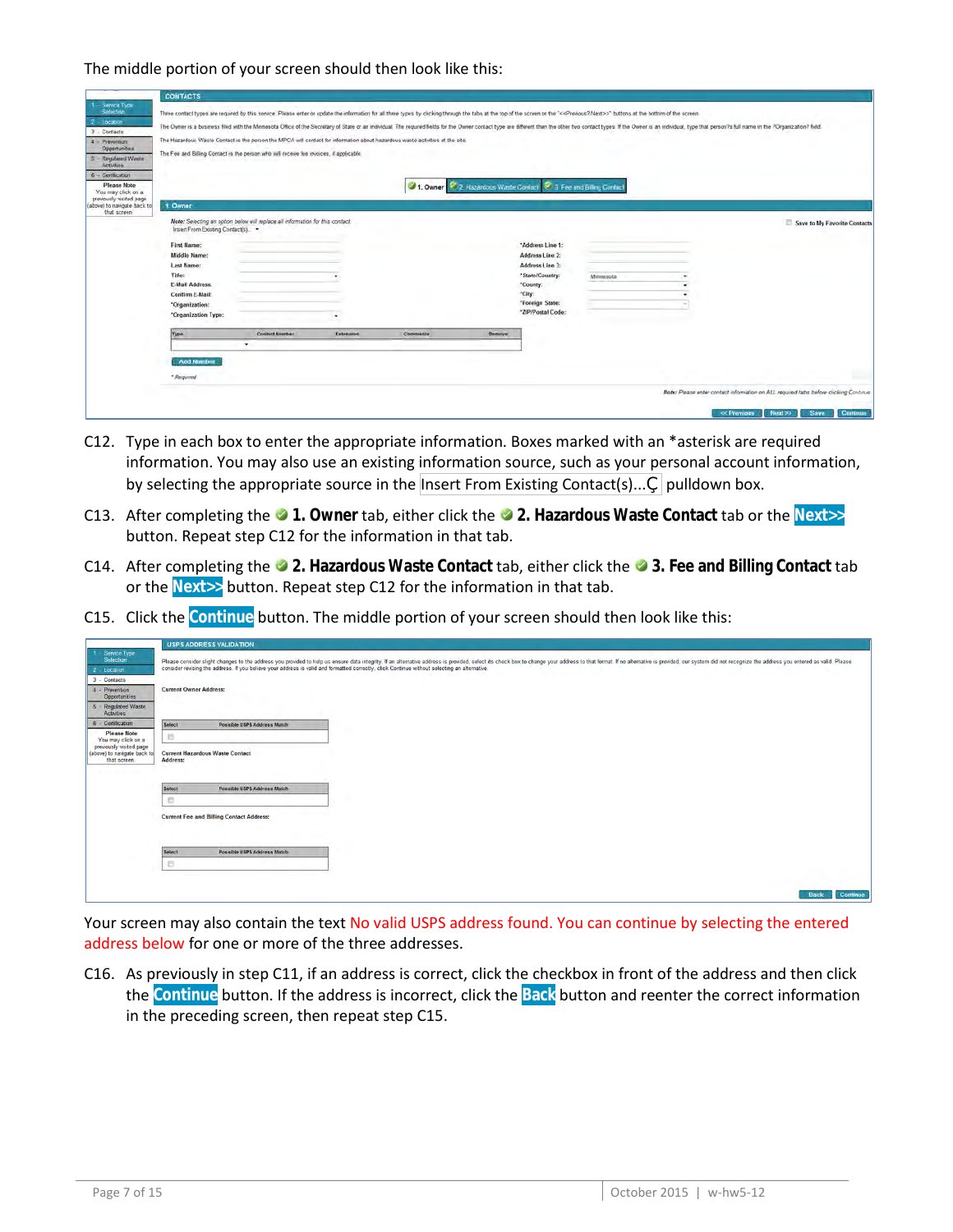

- C17. This screen is voluntary. If you choose to answer, select the most appropriate answers from the **Have you implemented any prevention activities in the past year?:** and the **Would you like to be contacted to discuss prevention opportunities?:** pulldown boxes.
- C18. Click the **Continue** button. The middle portion of your screen should then look like this:



C19. If your site generates hazardous waste, select the appropriate generator status from the **\*Estimated size of hazardous waste generator:** pulldown box. If you are unsure of the likely generator status of your site, you may select Very Small Quantity Generator. If you are submitting notification for one of the other activities and your site will not generate reportable hazardous wastes, leave the pulldown box blank.

For more information on identifying non-exempt hazardous waste and determining a site's generator status, see MPCA fact sheet #w-hw1-01, [Evaluate Waste; Determine Generator Size](http://www.pca.state.mn.us/index.php/view-document.html?gid=4030) at [http://www.pca.state.mn.us/publications/w-hw1-01.pdf.](http://www.pca.state.mn.us/publications/w-hw1-01.pdf)

- C20. Click the checkbox(s) next to any other applicable waste activity(s).
- C21. Click the **Continue** button. The middle portion of your screen should then look like this:

|                                                                                                            | <b>CERTIFICATION</b>                                        |                                                                                                                         |                                                                                                                                                                                                                       |                  |                        |
|------------------------------------------------------------------------------------------------------------|-------------------------------------------------------------|-------------------------------------------------------------------------------------------------------------------------|-----------------------------------------------------------------------------------------------------------------------------------------------------------------------------------------------------------------------|------------------|------------------------|
| $t -$ Service Type<br>Selection                                                                            |                                                             |                                                                                                                         | To begin to certify your notification, click the blue award-shaped link in the "Sign Electronically" column to the right. You must be the hazardous waste contact or the applicant in order to certify a notification |                  |                        |
| $2 -$ Location                                                                                             |                                                             |                                                                                                                         |                                                                                                                                                                                                                       |                  |                        |
| $3 -$ Gantacts                                                                                             |                                                             | After your notification has been certified and submitted, click the Continue button to return to the My Workspace page. |                                                                                                                                                                                                                       |                  |                        |
| Prevention<br>Opportunities                                                                                | Regaired                                                    | <b>Narme</b>                                                                                                            | Signature Type                                                                                                                                                                                                        | Signature Status | Sign<br>Electronically |
| - Regulated Waste<br><b>Activities</b>                                                                     |                                                             |                                                                                                                         | Signatory                                                                                                                                                                                                             | Not Signed       |                        |
| 6 - Centification                                                                                          | Clicking a column title will sort the table by that column. |                                                                                                                         |                                                                                                                                                                                                                       |                  |                        |
| Please Note<br>You may click on a<br>previously visited page<br>(above) to navigate back to<br>that screen |                                                             |                                                                                                                         |                                                                                                                                                                                                                       |                  | <b>Comput</b>          |

C22. Click the blue **in** icon in the Sign Electronically column.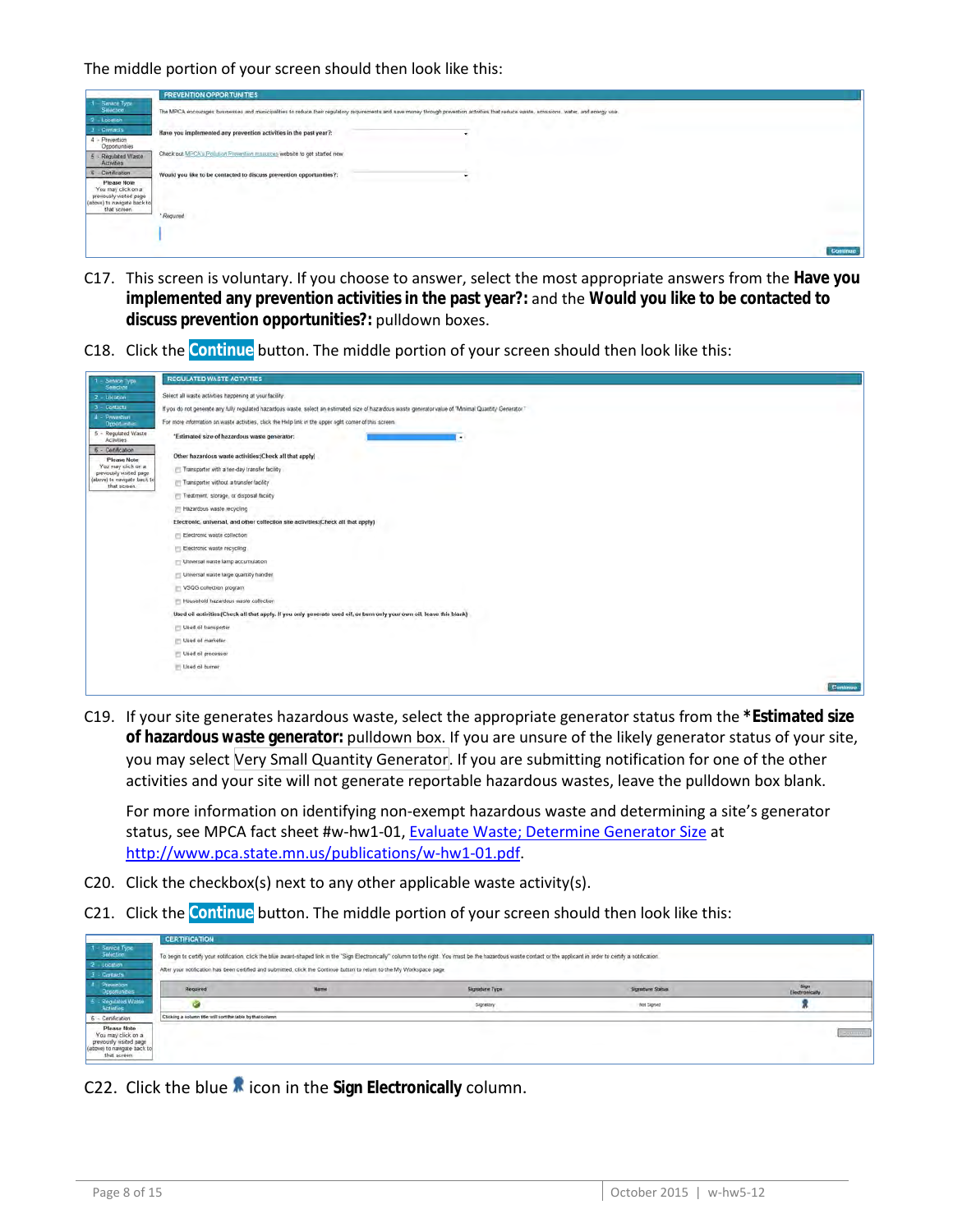|                                                                                                                                         | ELECTRONIC SIGNATURE - SINGLE APPLICATION - SIGNATORY                               |                                                                                                                                                                                                                                                                                                                                                                                                 |                                     |                |
|-----------------------------------------------------------------------------------------------------------------------------------------|-------------------------------------------------------------------------------------|-------------------------------------------------------------------------------------------------------------------------------------------------------------------------------------------------------------------------------------------------------------------------------------------------------------------------------------------------------------------------------------------------|-------------------------------------|----------------|
| Service Type<br><b>Selection</b><br>$2 -$ Lucation                                                                                      |                                                                                     | To certify your notification, read the certification language below, answer any security questions, enter the certification PIN associated with your account proble and click Certify. To certify your notification, you must                                                                                                                                                                   |                                     |                |
| 3 Contacts<br>4 - Prevention                                                                                                            | <b>Electronic Signature of the Signatory</b>                                        |                                                                                                                                                                                                                                                                                                                                                                                                 |                                     |                |
| Opportunities<br>5. - Regulated Waste                                                                                                   | Service ID                                                                          | Submittal Type                                                                                                                                                                                                                                                                                                                                                                                  | <b>Creation Date</b>                | View           |
| <b>Activena</b>                                                                                                                         |                                                                                     | Razardous Waste - Notification of Regulated Waste Activity - Initial                                                                                                                                                                                                                                                                                                                            |                                     | $\bullet$      |
| 6 - Certification<br><b>Please Note</b><br>You may click on a<br>previously visited page<br>(above) to navigate back to<br>that screen. | <b>Name of Signing Party:</b><br>User ID of Signing Party:                          | I certify under penalty of law that I have personally examined and am familiar with the information submitted in this and all attached documents, and that based on my inquiry of those individuals immediately responsible fo<br>accurate, and complete. I am aware that there are significant penalties for submitting false information, including the possibility of fine and imprisonment. |                                     |                |
|                                                                                                                                         | <b>Challenga/Response Question</b>                                                  |                                                                                                                                                                                                                                                                                                                                                                                                 |                                     |                |
|                                                                                                                                         | Prior to signing your submission, you must answer the following Question correctly. |                                                                                                                                                                                                                                                                                                                                                                                                 |                                     |                |
|                                                                                                                                         |                                                                                     | Submit<br><b>Cancel</b><br>(Case-Insensitive)                                                                                                                                                                                                                                                                                                                                                   |                                     |                |
|                                                                                                                                         | <b>Electronic Signature PIN</b>                                                     |                                                                                                                                                                                                                                                                                                                                                                                                 |                                     |                |
|                                                                                                                                         | "Electronic Signature PIN:                                                          | (Case-Sensitive)                                                                                                                                                                                                                                                                                                                                                                                |                                     |                |
|                                                                                                                                         | * Required                                                                          |                                                                                                                                                                                                                                                                                                                                                                                                 | Form the first city of the state of | <b>Company</b> |
|                                                                                                                                         |                                                                                     | Certification of your PfN constitutes an electronic signature of this submittal in accordance with the aforementioned statement.                                                                                                                                                                                                                                                                |                                     |                |

- C23. Type your previously chosen answer in the box next to the Challenge/Response Question.
- C24. Click the **Submit** button.
- C25. A green bullet You have correctly answered your challenge. Please enter your PIN now to sign. should appear at the top of the middle portion of your screen. Type your previously chosen PIN in the **\*Electronic Signature PIN:** box.
- C26. Click the **Sign Electronically** button. The middle portion of your screen should then look like this:

|                                                                                                                    | <b>CERTIFICATION</b>                                        |                                                                                                                         |                                                                                                                                                                                                                        |                         |                        |
|--------------------------------------------------------------------------------------------------------------------|-------------------------------------------------------------|-------------------------------------------------------------------------------------------------------------------------|------------------------------------------------------------------------------------------------------------------------------------------------------------------------------------------------------------------------|-------------------------|------------------------|
| 1 - Service Type<br>Selection                                                                                      |                                                             |                                                                                                                         | To begin to certify your notification, click the blue award-shaped link in the "Sign Electronically" columm to the right. You must be the hazardous waste contact or the applicant in order to certify a notification. |                         |                        |
| 2 - Location                                                                                                       |                                                             | After your notification has been certified and submitted, click the Continue button to return to the My Workspace page. |                                                                                                                                                                                                                        |                         |                        |
| 3 - Contacts                                                                                                       |                                                             |                                                                                                                         |                                                                                                                                                                                                                        |                         |                        |
| 4 - Prevention<br><b>Opportunities</b>                                                                             | <b>Required</b>                                             | Name                                                                                                                    | Signature Type                                                                                                                                                                                                         | <b>Signature Status</b> | Sign<br>Electronically |
| 5 - Regulated Waste<br><b>Activities</b>                                                                           |                                                             |                                                                                                                         | Signatory                                                                                                                                                                                                              | Signed on               |                        |
| 6 - Certification                                                                                                  | Clicking a column title will sort the table by that column. |                                                                                                                         |                                                                                                                                                                                                                        |                         |                        |
| <b>Please Note</b><br>You may click on a<br>previously visited page<br>(above) to navigate back to<br>that screen. |                                                             |                                                                                                                         |                                                                                                                                                                                                                        |                         | Continue               |

C27. Click the **Continue** button. The middle portion of your screen should then return to the My Workspace screen from step 6 and look like this:

| My Workspace Messages User Profile Electronic Signature Documents and Forms                                                                                                                               |                           |
|-----------------------------------------------------------------------------------------------------------------------------------------------------------------------------------------------------------|---------------------------|
| Version: 1.4<br>Currently logged in:<br><b>MY WORKSPACE</b>                                                                                                                                               | Help   Logont             |
| <b>Service Selection</b>                                                                                                                                                                                  | $\circ$                   |
| Note: Access to this electronic service selection and submittal area is granted by selecting facilities using the user profile. Some services are accessible without selecting facilities as shown below. |                           |
| <b>Hazardous Waste</b><br>Notification of Regulated Waste Activity                                                                                                                                        |                           |
|                                                                                                                                                                                                           | <b>Configure Services</b> |
| <b>My Facilities</b>                                                                                                                                                                                      | $\approx$                 |
| Note: You may add facilities by clicking the "Add Services/Facilities" button below.                                                                                                                      |                           |
| You do not have any facilities in your profile. You may add facilities by selecting the Add Facility button on the My Workspace screen.                                                                   | <b>Add Facilities</b>     |
| <b>My Services - In Progress</b>                                                                                                                                                                          | $\sqrt{3}$                |
| Note: To edit or resume working on an "In Progress" item, please click on the appropriate number in the ID column.                                                                                        |                           |
| You do not have any "In Progress" Services.                                                                                                                                                               |                           |
| My Services - Submitted                                                                                                                                                                                   | $\triangle$               |

- C28. You have now completed all actions to request a new HWID for your site and should receive a response e-mail with your new HWID within a few days.
- C29. Click the Logout link in the upper right portion of your screen to log out of e-Services.

For more information about hazardous waste management or assistance with this e-Service, contact the MPCA through th[e More information](#page-14-0) section on page 15.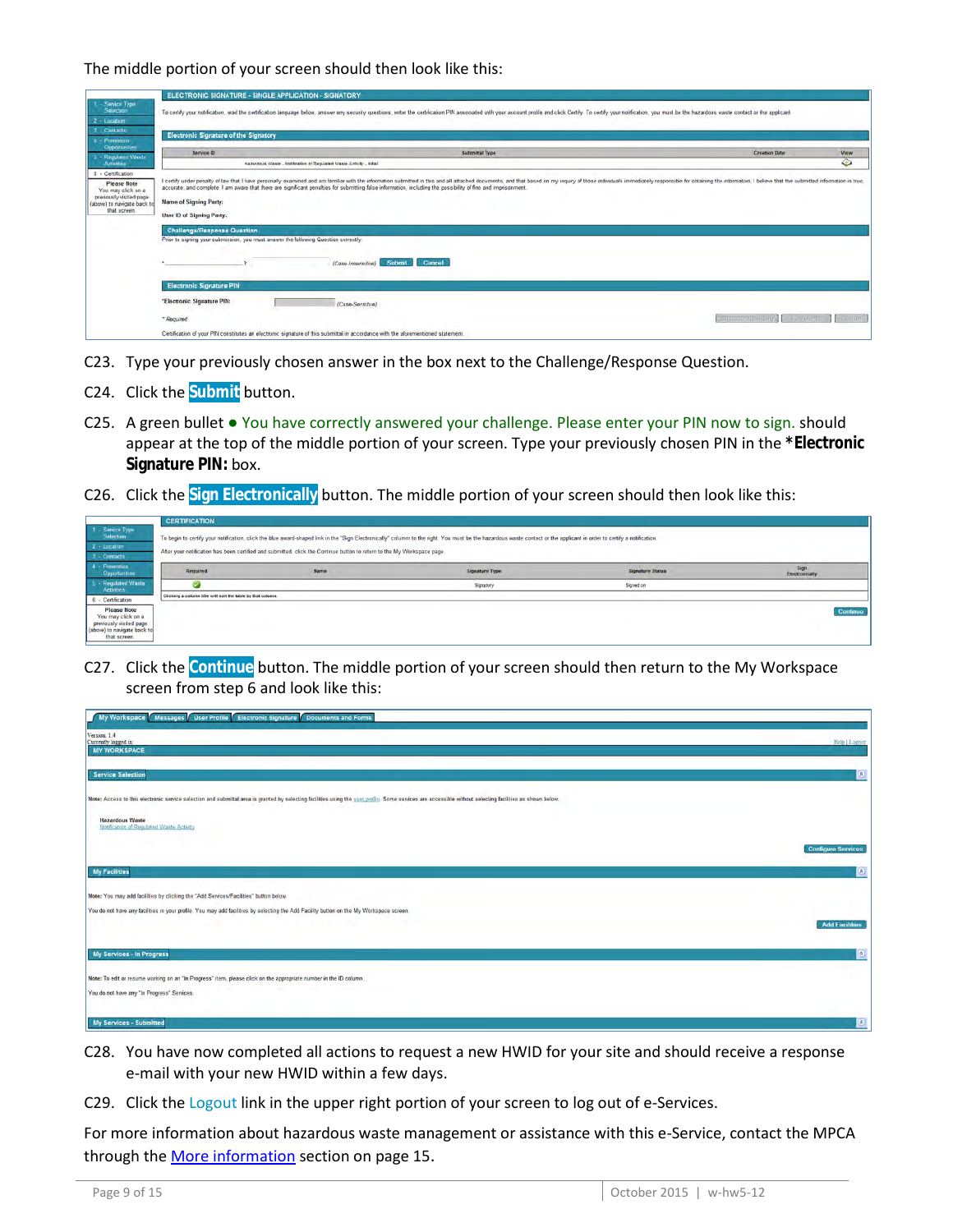## <span id="page-9-0"></span>**D. Modify an existing HWID**

- D1. Login to the e-Service and navigate to the Notification of Regulated Waste Activity using steps B1-B7 in the [Using the e-Service Notification for hazardous waste activities](#page-3-0) instructions on page four.
- D2. Click the circle (called a radio button) in front of Modification of Existing Hazardous Waste Identification Number.
- D3. Click the **Continue** button. The middle portion of your screen should then look like this:



- D4. Type the HWID of the site's information that you are modifying in the **\*Hazardous Waste Identification Number (HWID):** box.
- D5. Click the **Continue** button. The middle portion of your screen should then look like this:

|                                                        | <b>PROPERTY INFORMATION</b>              |                                                                                                                                                                                                                                |                          |
|--------------------------------------------------------|------------------------------------------|--------------------------------------------------------------------------------------------------------------------------------------------------------------------------------------------------------------------------------|--------------------------|
| Service Type<br>Selection                              |                                          | If you are applying for a new HWID, enter the location information for your facility and click Continue.                                                                                                                       |                          |
| Hazardous Waste<br>Identification<br>Number            |                                          | If you are modifying your existing HWID, review your facility location information below. If it is correct, click Continue. If it is incorrect, stop the notification process and call us at 651-757-2118 or email us at hw-li |                          |
| 3 - Location                                           | Map.                                     | To enter the latitude and longitude for a location, either type the coordinate values or click Map to find the coordinates on a map. After clicking Map, click the approximate center of the site and the latitude and longitu |                          |
| 4 - Contacts<br>5 - Prevention                         |                                          | To select a NAICS code, click an entry in the box. To select additional entries, hold down the Control (Ctrl) key. Ensure you are using the most up-to-date NAICS code for your facility by checking the U.S. Census Bureaus N |                          |
| Opportunities                                          | "Facility Name:                          | <b>Tribal Lands:</b>                                                                                                                                                                                                           | $\overline{\phantom{a}}$ |
| 6 - Regulated Waste                                    | "Address Line 1:                         |                                                                                                                                                                                                                                |                          |
| <b>Activities</b>                                      | <b>Address Line 2:</b>                   |                                                                                                                                                                                                                                |                          |
| - Certification                                        | <b>Address Line 3:</b>                   |                                                                                                                                                                                                                                |                          |
| <b>Please Note</b>                                     | *State:                                  |                                                                                                                                                                                                                                |                          |
| You may click on a                                     | "County:                                 |                                                                                                                                                                                                                                |                          |
| previously visited page<br>(above) to navigate back to | "City:                                   |                                                                                                                                                                                                                                |                          |
| that screen.                                           | "ZIP Code:                               |                                                                                                                                                                                                                                |                          |
|                                                        | "Coordinate System:                      |                                                                                                                                                                                                                                |                          |
|                                                        | "Latitude:                               |                                                                                                                                                                                                                                |                          |
|                                                        | "Longitude:                              |                                                                                                                                                                                                                                |                          |
|                                                        | "Collection Method:<br>"Reference Point: |                                                                                                                                                                                                                                |                          |
|                                                        |                                          |                                                                                                                                                                                                                                |                          |
|                                                        | Map                                      |                                                                                                                                                                                                                                |                          |
|                                                        |                                          |                                                                                                                                                                                                                                |                          |
|                                                        |                                          |                                                                                                                                                                                                                                |                          |
|                                                        | "NAICS: Select NAICS Code                |                                                                                                                                                                                                                                |                          |
|                                                        | * Required                               |                                                                                                                                                                                                                                | Continue                 |
|                                                        |                                          |                                                                                                                                                                                                                                |                          |

D6. Review the site location information. If it is incorrect, contact the MPCA at 651-296-6300 or [hw-licensing.pca@state.mn.us.](mailto:hw-licensing.pca@state.mn.us) If it is correct, click the **Continue** button. The middle portion of your screen should then look like this:

| <b>Current Location Address:</b><br>Posaible USPS Address Maler | USPS ADDRESS VALIDATION |
|-----------------------------------------------------------------|-------------------------|
|                                                                 |                         |
|                                                                 |                         |
|                                                                 |                         |
|                                                                 |                         |
|                                                                 |                         |
|                                                                 |                         |

Your screen may also contain the text No valid USPS address found. You can continue by selecting the entered address below. If you do not receive mail delivered to this site address, this red text is normal. If you do receive mail delivered to this address and see this text, ensure that the address entered matches your U.S. Postal Service-assigned address.

D7. If the address is correct, click the checkbox in front of the address and then click the **Continue** button. If the address is incorrect, click the **Back** button and reenter the correct information in the preceding screen, then repeat step D6.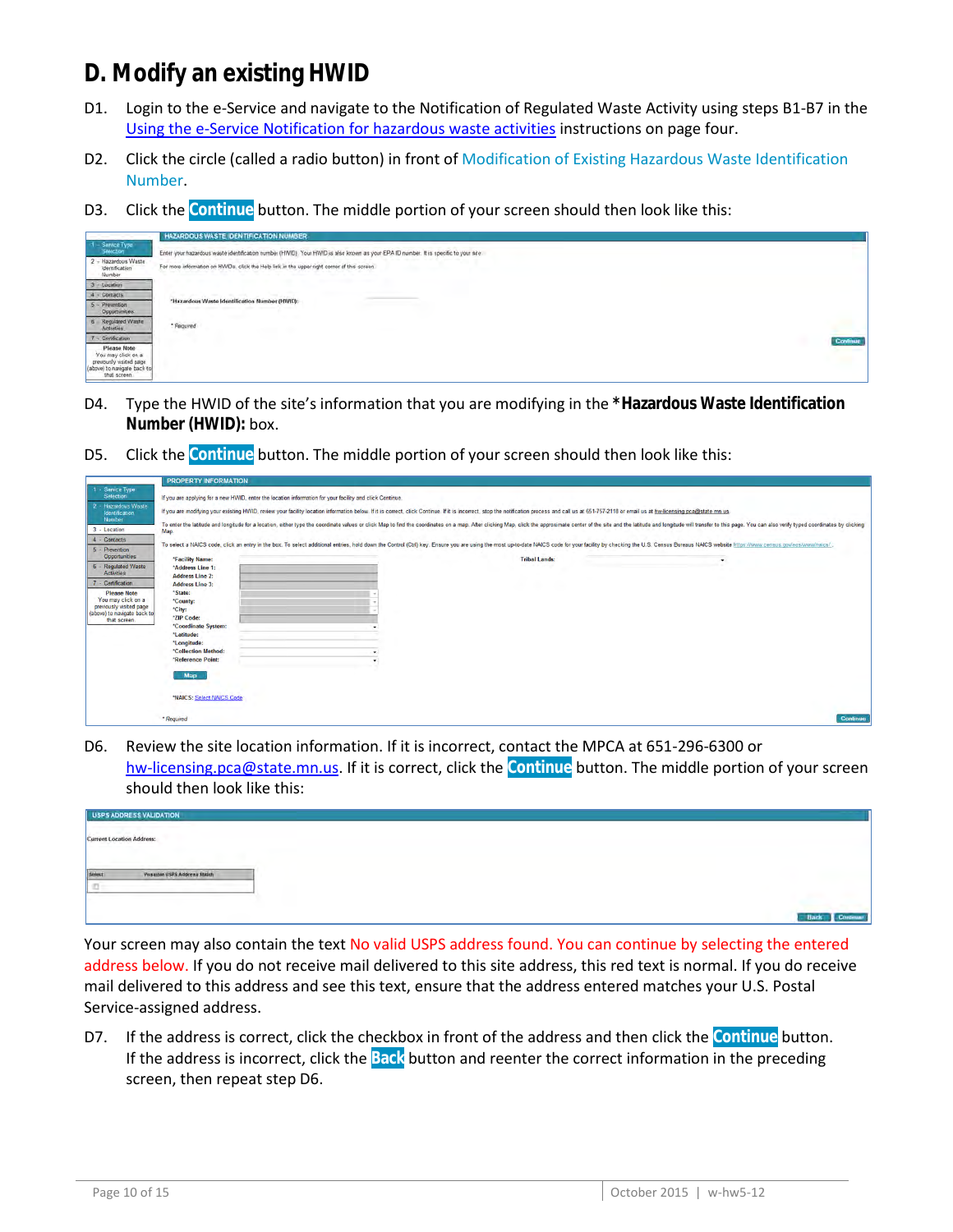|                                                                                                                                                                                                                                                                       | <b>CONTACTS</b>                                                                                                                                                                                                                     |                                                                                |           |          |                                                                                                                                                                                                                                                                                                                                                                                                                                                                                                                                                            |            |  |                                                                                       |
|-----------------------------------------------------------------------------------------------------------------------------------------------------------------------------------------------------------------------------------------------------------------------|-------------------------------------------------------------------------------------------------------------------------------------------------------------------------------------------------------------------------------------|--------------------------------------------------------------------------------|-----------|----------|------------------------------------------------------------------------------------------------------------------------------------------------------------------------------------------------------------------------------------------------------------------------------------------------------------------------------------------------------------------------------------------------------------------------------------------------------------------------------------------------------------------------------------------------------------|------------|--|---------------------------------------------------------------------------------------|
| Service Type<br>Selection<br><b>Location</b><br>3 - Contacts<br>4 - Prevention<br>Opportunities<br>- Regulated Waste<br><b>S</b><br>Activities<br>Certification<br><b>Please Note</b><br>You may click on a<br>previously visited page<br>(above) to navigate back to | The Hazardous Waste Contact is the person the MPCA will contact for information about hazardous waste activities at the site<br>The Fee and Billing Contact is the person who will receive fee invoices, if applicable.<br>1. Owner |                                                                                |           |          | Three contact types are required by this series. Please enter or update the information for all three types by clicking through the tabs at the top of the screen or the "< <previous? next="">&gt;" buttons at the bottom of the scr<br/>The Owner is a business fied with the Minnesota Office of the Secretary of State or an individual The required fields for the Owner contact type are different than the other two contact types. If the Owner is an individual<br/>4. Owner 34 2 Hazardous Waste Contact 3 5 Fee and Billing Contact</previous?> |            |  |                                                                                       |
| that screen                                                                                                                                                                                                                                                           | Insert From Existing Contact(s). .<br>First Name:<br>Middle Name:<br><b>Last Name:</b><br>Title:<br>E-Mail Address:<br><b>Confirm E-Mail:</b><br>"Organization:<br>*Organization Type:                                              | Note: Selecting an option below will replace all information for this contact. |           |          | "Address Line 1:<br>Address Line 2:<br>Address Line 3:<br>*State/Country:<br>"County:<br>*City:<br>"Foreign State:<br>*ZIP/Postal Code:                                                                                                                                                                                                                                                                                                                                                                                                                    | Miningsota |  | Save to My Favorite Contacts                                                          |
|                                                                                                                                                                                                                                                                       | Type<br><b>Add Number</b><br>* Required                                                                                                                                                                                             | <b>Contact Aumber</b><br>$\overline{\phantom{a}}$                              | Extension | Comments | <b>Remove</b>                                                                                                                                                                                                                                                                                                                                                                                                                                                                                                                                              |            |  | Note: Please enter contact information on ALL required tabs before clicking Continue. |
|                                                                                                                                                                                                                                                                       |                                                                                                                                                                                                                                     |                                                                                |           |          |                                                                                                                                                                                                                                                                                                                                                                                                                                                                                                                                                            |            |  | Nost 25<br>Continue<br><b>Save</b>                                                    |

- D8. Type in each box to change the appropriate information. Boxes marked with an \*asterisk are required information. You may also use an existing information source, such as your personal account information, by selecting the appropriate source in the Insert From Existing Contact(s)...,  $\vert$  pulldown box.
- D9. After completing the **1. Owner** tab, either click the **2. Hazardous Waste Contact** tab or the **Next>>** button. Repeat step D8 for the information in that tab.
- D10. After completing the **2. Hazardous Waste Contact** tab, either click the **3. Fee and Billing Contact** tab or the **Next>>** button. Repeat step D8 for the information in that tab.
- D11. Click the **Continue** button. The middle portion of your screen should then look like this:

|                                                                        |                               | <b>USPS ADDRESS VALIDATION</b>                                                                                                                                                                                                 |
|------------------------------------------------------------------------|-------------------------------|--------------------------------------------------------------------------------------------------------------------------------------------------------------------------------------------------------------------------------|
| Service Type<br>Selection                                              |                               | Please consider slight changes to the address you provided to help us ensure data integrity. If an alternative address is provided, select its check box to change your address to that format. If no alternative as provided, |
| 2 - Location                                                           |                               | consider revising the address. If you believe your address is valid and formatted correctly, click Continue without selecting an alternative.                                                                                  |
| 3 - Contacts                                                           |                               |                                                                                                                                                                                                                                |
| 4 - Prevention<br>Opportunities                                        | <b>Current Owner Address:</b> |                                                                                                                                                                                                                                |
| 5 - Regulated Waste<br><b>Activities</b>                               |                               |                                                                                                                                                                                                                                |
| 6 - Certification                                                      | Select                        | Possible USPS Address Match                                                                                                                                                                                                    |
| <b>Please Note</b><br>You may click on a                               | 挡                             |                                                                                                                                                                                                                                |
| previously visited page<br>(above) to navigate back to<br>that screen. | Address:                      | <b>Current Hazardous Waste Contact</b>                                                                                                                                                                                         |
|                                                                        | Select                        | Possible USPS Address Match                                                                                                                                                                                                    |
|                                                                        | Đ                             |                                                                                                                                                                                                                                |
|                                                                        |                               | <b>Current Fee and Billing Contact Address:</b>                                                                                                                                                                                |
|                                                                        | Select                        | Possible USPS Address Match                                                                                                                                                                                                    |
|                                                                        | 目                             |                                                                                                                                                                                                                                |
|                                                                        |                               |                                                                                                                                                                                                                                |
|                                                                        |                               |                                                                                                                                                                                                                                |
|                                                                        |                               | <b>Back</b><br>Continue                                                                                                                                                                                                        |

Your screen may also contain the text No valid USPS address found. You can continue by selecting the entered address below for one or more of the three addresses.

D12. As previously in step D11, if an address is correct, click the checkbox in front of the address and then click the **Continue** button. If the address is incorrect, click the **Back** button and reenter the correct information in the preceding screen, then repeat step D11.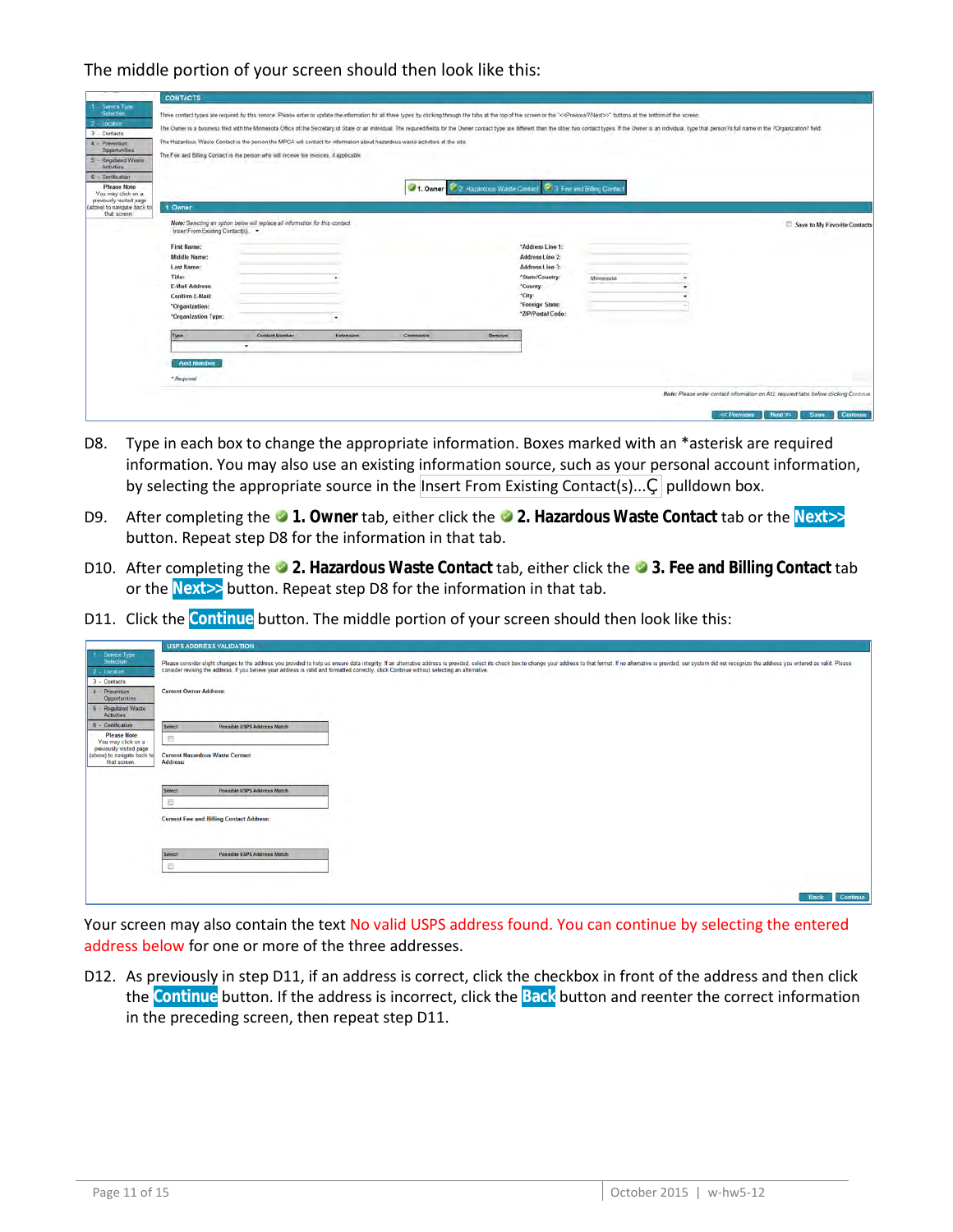

- D13. This screen is voluntary. If you choose to answer, select the most appropriate answers from the **Have you implemented any prevention activities in the past year?:** and the **Would you like to be contacted to discuss prevention opportunities?:** pulldown boxes.
- D14. Click the **Continue** button. The middle portion of your screen should then look like this:



D15. If your site generates hazardous waste, review the appropriate generator status from the **\*Estimated size of hazardous waste generator:** pulldown box. If your site does not generate reportable hazardous wastes, leave the pulldown box blank.

For more information on identifying non-exempt hazardous waste and determining a site's generator status, see MPCA fact sheet #w-hw1-01, [Evaluate Waste; Determine Generator Size](http://www.pca.state.mn.us/index.php/view-document.html?gid=4030) at [http://www.pca.state.mn.us/publications/w-hw1-01.pdf.](http://www.pca.state.mn.us/publications/w-hw1-01.pdf)

- D16. Click the checkbox(s) next to any other applicable waste activity(s).
- D17. Click the **Continue** button. The middle portion of your screen should then look like this:

|                                                                                                                   | <b>CERTIFICATION</b>                                        |                                                                                                                         |                                                                                                                                                                                                                      |                         |                        |
|-------------------------------------------------------------------------------------------------------------------|-------------------------------------------------------------|-------------------------------------------------------------------------------------------------------------------------|----------------------------------------------------------------------------------------------------------------------------------------------------------------------------------------------------------------------|-------------------------|------------------------|
| $t =$ Service Type<br>Selection                                                                                   |                                                             |                                                                                                                         | To begin to certify your notification, click the blue award-shaped link in the "Sign Electronically" column to the nght. You must be the hazardous waste contact or the applicant in order to certify a notification |                         |                        |
| $2 -$ Location                                                                                                    |                                                             | After your notification has been certified and submitted, click the Continue button to return to the My Workspace page. |                                                                                                                                                                                                                      |                         |                        |
| $I -$ Gantacts                                                                                                    |                                                             |                                                                                                                         |                                                                                                                                                                                                                      |                         |                        |
| $4$ Prevention<br>Opportunities                                                                                   | Regaired                                                    | <b>Name</b>                                                                                                             | <b>Signature Type</b>                                                                                                                                                                                                | <b>Signature Status</b> | 3kgm<br>Electronically |
| 5 - Regulated Waste<br><b>Activities</b>                                                                          |                                                             |                                                                                                                         | Signatory                                                                                                                                                                                                            | Not Signed              |                        |
| - Certification                                                                                                   | Clicking a column title will sort the table by that column. |                                                                                                                         |                                                                                                                                                                                                                      |                         |                        |
| <b>Please Note</b><br>You may click on a<br>previously visited page<br>(above) to navigate back to<br>that screen |                                                             |                                                                                                                         |                                                                                                                                                                                                                      |                         | <b>Community</b>       |

D18. Click the blue **M** icon in the Sign Electronically column.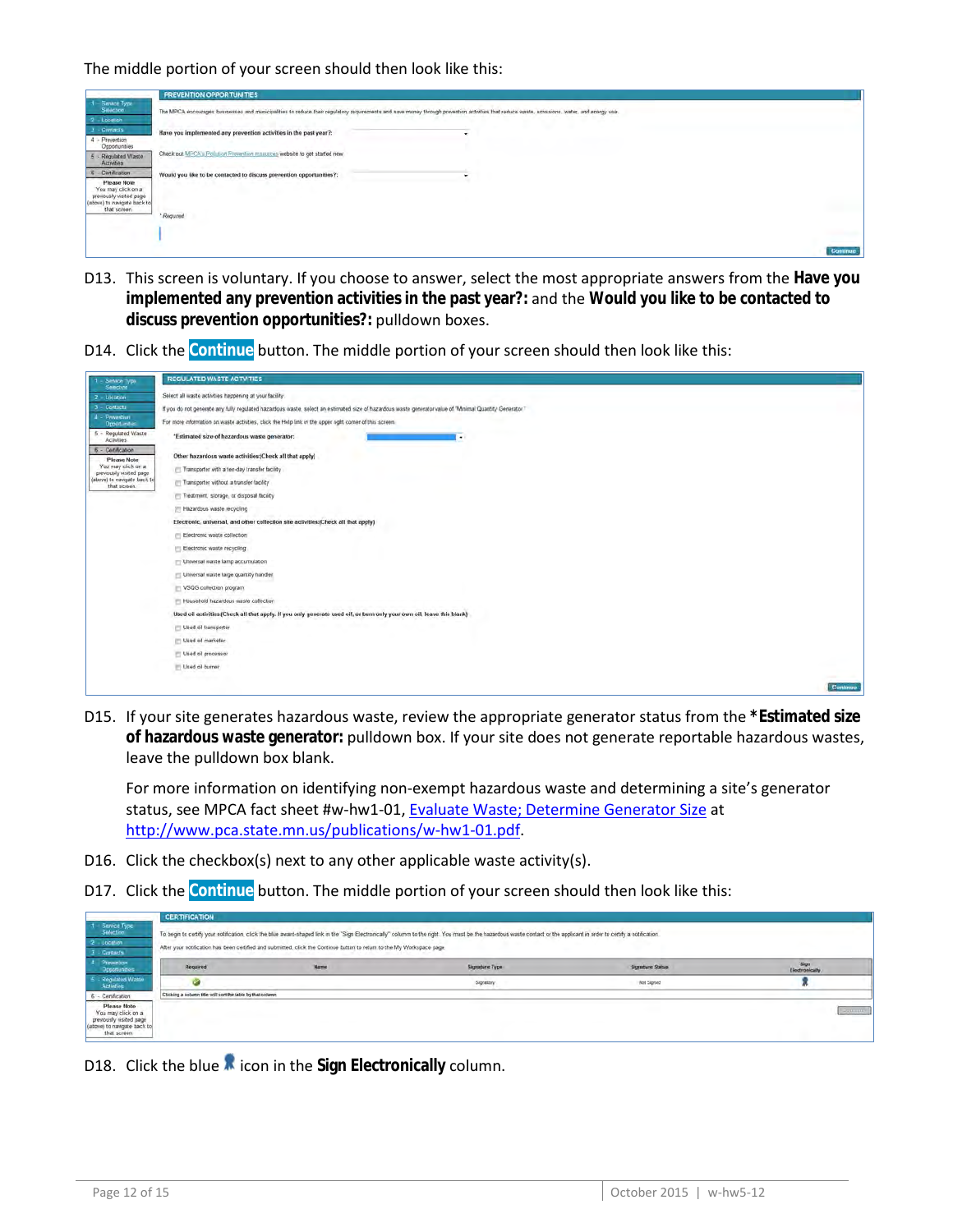|                                                                                                                                         | ELECTRONIC SIGNATURE - SINGLE APPLICATION - SIGNATORY                                                                                                                                                                         |                                                                                                                                                                                                                                                                                                                                                                                                 |  |                                     |                |  |
|-----------------------------------------------------------------------------------------------------------------------------------------|-------------------------------------------------------------------------------------------------------------------------------------------------------------------------------------------------------------------------------|-------------------------------------------------------------------------------------------------------------------------------------------------------------------------------------------------------------------------------------------------------------------------------------------------------------------------------------------------------------------------------------------------|--|-------------------------------------|----------------|--|
| Service Type<br><b>Selection</b><br>$2 -$ Lucation                                                                                      | To certify your notification, read the certification language below, answer any security questions, enter the certification PIN associated with your account proble and click Certify. To certify your notification, you must |                                                                                                                                                                                                                                                                                                                                                                                                 |  |                                     |                |  |
| 3 Contacts<br>4 - Prevention                                                                                                            | <b>Electronic Signature of the Signatory</b>                                                                                                                                                                                  |                                                                                                                                                                                                                                                                                                                                                                                                 |  |                                     |                |  |
| Opportunities<br>5. - Regulated Waste                                                                                                   | Service ID                                                                                                                                                                                                                    | Submittal Type                                                                                                                                                                                                                                                                                                                                                                                  |  | <b>Creation Date</b>                | View           |  |
| <b>Activena</b>                                                                                                                         |                                                                                                                                                                                                                               | Razardous Waste - Notification of Regulated Waste Activity - Initial                                                                                                                                                                                                                                                                                                                            |  |                                     | $\bullet$      |  |
| 6 - Certification<br><b>Please Note</b><br>You may click on a<br>previously visited page<br>(above) to navigate back to<br>that screen. | <b>Name of Signing Party:</b><br>User ID of Signing Party:                                                                                                                                                                    | I certify under penalty of law that I have personally examined and am familiar with the information submitted in this and all attached documents, and that based on my inquiry of those individuals immediately responsible fo<br>accurate, and complete. I am aware that there are significant penalties for submitting false information, including the possibility of fine and imprisonment. |  |                                     |                |  |
|                                                                                                                                         | <b>Challenga/Response Question</b>                                                                                                                                                                                            |                                                                                                                                                                                                                                                                                                                                                                                                 |  |                                     |                |  |
|                                                                                                                                         | Prior to signing your submission, you must answer the following Question correctly.                                                                                                                                           |                                                                                                                                                                                                                                                                                                                                                                                                 |  |                                     |                |  |
|                                                                                                                                         |                                                                                                                                                                                                                               | Submit<br><b>Cancel</b><br>(Case-Insensitive)                                                                                                                                                                                                                                                                                                                                                   |  |                                     |                |  |
|                                                                                                                                         | <b>Electronic Signature PIN</b>                                                                                                                                                                                               |                                                                                                                                                                                                                                                                                                                                                                                                 |  |                                     |                |  |
|                                                                                                                                         | "Electronic Signature PIN:                                                                                                                                                                                                    | (Case-Sensitive)                                                                                                                                                                                                                                                                                                                                                                                |  |                                     |                |  |
|                                                                                                                                         | * Required                                                                                                                                                                                                                    |                                                                                                                                                                                                                                                                                                                                                                                                 |  | Form the first city of the state of | <b>Company</b> |  |
|                                                                                                                                         |                                                                                                                                                                                                                               | Certification of your PfN constitutes an electronic signature of this submittal in accordance with the aforementioned statement.                                                                                                                                                                                                                                                                |  |                                     |                |  |

- D19. Type your previously chosen answer in the box next to the Challenge/Response Question.
- D20. Click the **Submit** button.
- D21. A green bullet You have correctly answered your challenge. Please enter your PIN now to sign. should appear at the top of the middle portion of your screen. Type your previously chosen PIN in the **\*Electronic Signature PIN:** box.
- D22. Click the **Sign Electronically** button. The middle portion of your screen should then look like this:

|                                                                                                                    | <b>CERTIFICATION</b>                                        |                                                                                                                         |                                                                                                                                                                                                                        |                         |                        |
|--------------------------------------------------------------------------------------------------------------------|-------------------------------------------------------------|-------------------------------------------------------------------------------------------------------------------------|------------------------------------------------------------------------------------------------------------------------------------------------------------------------------------------------------------------------|-------------------------|------------------------|
| 1 - Service Type<br>Selection                                                                                      |                                                             |                                                                                                                         | To begin to certify your notification, click the blue award-shaped link in the "Sign Electronically" columm to the right. You must be the hazardous waste contact or the applicant in order to certify a notification. |                         |                        |
| 2 Location                                                                                                         |                                                             | After your notification has been certified and submitted, click the Continue button to return to the My Workspace page. |                                                                                                                                                                                                                        |                         |                        |
| 3 - Contacts                                                                                                       |                                                             |                                                                                                                         |                                                                                                                                                                                                                        |                         |                        |
| 4 - Prevention<br><b>Opportunities</b>                                                                             | Required                                                    | <b>Name</b>                                                                                                             | Signature Type                                                                                                                                                                                                         | <b>Signature Status</b> | Sign<br>Electronically |
| 5 - Regulated Waste<br>Activities                                                                                  | ĸ                                                           |                                                                                                                         | Signatory                                                                                                                                                                                                              | Signed on               |                        |
| 6 - Certification                                                                                                  | Clicking a column title will sort the table by that column. |                                                                                                                         |                                                                                                                                                                                                                        |                         |                        |
| <b>Please Note</b><br>You may click on a<br>previously visited page<br>(above) to navigate back to<br>that screen. |                                                             |                                                                                                                         |                                                                                                                                                                                                                        |                         | Continue               |

D23. Click the **Continue** button. The middle portion of your screen should then return to the My Workspace screen and look like this:

| My Workspace Messages User Profile Electronic Signature Documents and Forms                                                                                                                               |                           |
|-----------------------------------------------------------------------------------------------------------------------------------------------------------------------------------------------------------|---------------------------|
| Version: 1.4<br>Currently logged in:<br><b>MY WORKSPACE</b>                                                                                                                                               | Help   Logont             |
| <b>Service Selection</b>                                                                                                                                                                                  | $  \circ  $               |
| Note: Access to this electronic service selection and submittal area is granted by selecting facilities using the user profile. Some services are accessible without selecting facilities as shown below. |                           |
| <b>Hazardous Waste</b><br>Notification of Regulated Waste Activity                                                                                                                                        |                           |
|                                                                                                                                                                                                           | <b>Configure Services</b> |
| <b>My Facilities</b>                                                                                                                                                                                      | z                         |
| Note: You may add facilities by clicking the "Add Services/Facilities" button below.                                                                                                                      |                           |
| You do not have any facilities in your profile. You may add facilities by selecting the Add Facility button on the My Workspace screen.                                                                   | <b>Add Facilities</b>     |
| <b>My Services - In Progress</b>                                                                                                                                                                          | 2                         |
| Note: To edit or resume working on an "In Progress" item, please click on the appropriate number in the ID column.                                                                                        |                           |
| You do not have any "In Progress" Services.                                                                                                                                                               |                           |
| <b>My Services - Submitted</b>                                                                                                                                                                            | $\mathbf{z}$              |

- D24. You have now completed all actions to modify information for your site. You should shortly receive a confirmation e-mail.
- D25. Click the Logout link in the upper right portion of your screen to log out of e-Services.

For more information about hazardous waste management or assistance with this e-Service, contact the MPCA through th[e More information](#page-14-0) section on page 15.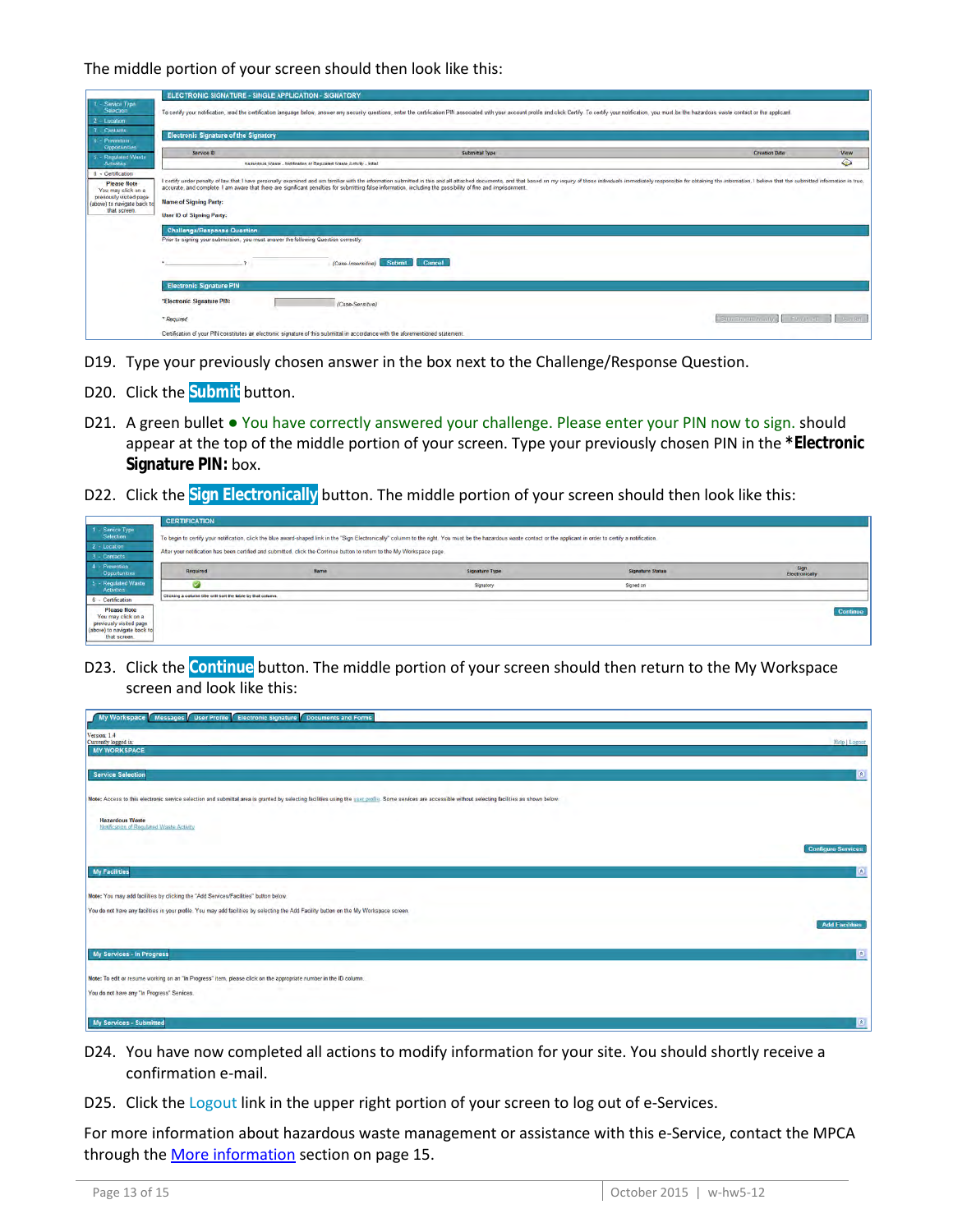#### <span id="page-13-0"></span>**E. Inactivate an existing HWID**

- E1. Login to the e-Service and navigate to the Notification of Regulated Waste Activity using steps B1-B7 in the [Using the e-Service Notification for hazardous waste activities](#page-3-0) instructions on page four.
- E2. Click the circle (called a radio button) in front of Inactivation.
- E3. Click the **Continue** button. The middle portion of your screen should then look like this:



- E4. Type the HWID of the site's information that you are modifying in the **\*Hazardous Waste Identification Number (HWID):** box.
- E5. Click the **Continue** button. The middle portion of your screen should then look like this:

|                                                                                               | <b>CERTIFICATION</b>                                                                                                                                                                                                                                                                                                                              |             |                |                         |                               |
|-----------------------------------------------------------------------------------------------|---------------------------------------------------------------------------------------------------------------------------------------------------------------------------------------------------------------------------------------------------------------------------------------------------------------------------------------------------|-------------|----------------|-------------------------|-------------------------------|
| Service Type<br>Selection<br><b>Hazanbars Waste</b><br><b>Identification</b><br><b>Number</b> | To begin to certify your notification, click the blue award-shaped link in the "Sign Electronically" column to the right. You must be the hazardous waste contact or the applicant in order to certify a notification.<br>After your notification has been certified and submitted, click the Continue button to return to the My Workspace page. |             |                |                         |                               |
| - Certification                                                                               | Required                                                                                                                                                                                                                                                                                                                                          | <b>Name</b> | Signature Type | <b>Signature Status</b> | Sign<br><b>Electronically</b> |
| Please Note<br>You may click on a<br>previously visited page<br>(above) to navigate hack to   |                                                                                                                                                                                                                                                                                                                                                   |             | Sionatory      | Not Signed              |                               |
|                                                                                               | Chokers a column title will suit the table by that column.                                                                                                                                                                                                                                                                                        |             |                |                         |                               |
| that screen                                                                                   |                                                                                                                                                                                                                                                                                                                                                   |             |                |                         | L'Université                  |

E6. Click the blue **inter in the Sign Electronically** column. The middle portion of your screen should then look like this:

|                                               | <b>ELECTRONIC SIGNATURE - SINGLE APPLICATION - SIGNATORY</b>                                                                                                                                                                                                                                                                                                                                                                                                         |                                                                                                                                  |                                |  |  |  |
|-----------------------------------------------|----------------------------------------------------------------------------------------------------------------------------------------------------------------------------------------------------------------------------------------------------------------------------------------------------------------------------------------------------------------------------------------------------------------------------------------------------------------------|----------------------------------------------------------------------------------------------------------------------------------|--------------------------------|--|--|--|
| 1 - Service Type<br>Selection                 | To certify your notification, read the certification language below, answer any security questions, enter the certification PIN associated with your account profile and click Certify. To certify our notification, you must                                                                                                                                                                                                                                        |                                                                                                                                  |                                |  |  |  |
| - Hazardous Waste<br>Identification           |                                                                                                                                                                                                                                                                                                                                                                                                                                                                      |                                                                                                                                  |                                |  |  |  |
| Number                                        | <b>Electronic Signature of the Signatory</b>                                                                                                                                                                                                                                                                                                                                                                                                                         |                                                                                                                                  |                                |  |  |  |
| 3 - Certification<br><b>Please Note</b>       | Service ID                                                                                                                                                                                                                                                                                                                                                                                                                                                           | <b>Submittal Type</b>                                                                                                            | <b>Creation Date</b><br>View   |  |  |  |
| You may click on a<br>previously visited page |                                                                                                                                                                                                                                                                                                                                                                                                                                                                      | Hazardous Waste - Notification of Regulated Waste Activity - Inactivation                                                        | ◒                              |  |  |  |
| (above) to navigate back to<br>that screen.   | I certify under penalty of law that I have personally examined and am familiar with the information submitted in this and all attached documents, and that based on my inquiry of those individuals immediately responsible fo<br>accurate, and complete. I am aware that there are significant penalties for submitting false information, including the possibility of fine and imprisonment.<br><b>Name of Signing Party:</b><br><b>User ID of Signing Party:</b> |                                                                                                                                  |                                |  |  |  |
|                                               | <b>Challenge/Response Question</b><br>Prior to signing your submission, you must answer the following Question correctly:                                                                                                                                                                                                                                                                                                                                            |                                                                                                                                  |                                |  |  |  |
|                                               |                                                                                                                                                                                                                                                                                                                                                                                                                                                                      | Cancel<br>Submit<br>(Case-Insensitive)                                                                                           |                                |  |  |  |
|                                               | <b>Electronic Signature PIN</b>                                                                                                                                                                                                                                                                                                                                                                                                                                      |                                                                                                                                  |                                |  |  |  |
|                                               | *Electronic Signature PIN:                                                                                                                                                                                                                                                                                                                                                                                                                                           | (Case-Sensitive)                                                                                                                 |                                |  |  |  |
|                                               | * Required                                                                                                                                                                                                                                                                                                                                                                                                                                                           | Sign Electronically                                                                                                              | <b>Format Pipe</b><br>(530.25) |  |  |  |
|                                               |                                                                                                                                                                                                                                                                                                                                                                                                                                                                      | Certification of your PIN constitutes an electronic signature of this submittal in accordance with the aforementioned statement. |                                |  |  |  |

- E7. Type your previously chosen answer in the box next to the Challenge/Response Question.
- E8. Click the **Submit** button.
- E9. A green bullet You have correctly answered your challenge. Please enter your PIN now to sign. should appear at the top of the middle portion of your screen. Type your previously chosen PIN in the **\*Electronic Signature PIN:** box.
- E10. Click the **Sign Electronically** button. The middle portion of your screen should then look like this:

|                                                                                  | <b>CERTIFICATION</b>                                        |                                                                                                                         |                                                                                                                                                                                                                        |                         |                        |
|----------------------------------------------------------------------------------|-------------------------------------------------------------|-------------------------------------------------------------------------------------------------------------------------|------------------------------------------------------------------------------------------------------------------------------------------------------------------------------------------------------------------------|-------------------------|------------------------|
| 1 - Service Type<br>Selection<br>2 - Hazardous Waste<br>Identification<br>Number |                                                             | After your notification has been certified and submitted, click the Continue button to return to the My Workspace page. | To begin to certify your notification, click the blue award-shaped link in the "Sign Electronically" column to the right. You must be the hazardous waste contact or the applicant in order to certify a notification. |                         |                        |
| - Certification                                                                  | Required                                                    | <b>Name</b>                                                                                                             | Signature Type                                                                                                                                                                                                         | <b>Signature Status</b> | Sign<br>Electronically |
| <b>Please Note</b><br>You may click on a                                         |                                                             |                                                                                                                         | Signatory                                                                                                                                                                                                              | Signed on               |                        |
| previously visited page<br>(above) to navigate back to<br>that screen.           | Clicking a column title will sort the table by that column. |                                                                                                                         |                                                                                                                                                                                                                        |                         |                        |
|                                                                                  |                                                             |                                                                                                                         |                                                                                                                                                                                                                        |                         | Continue               |